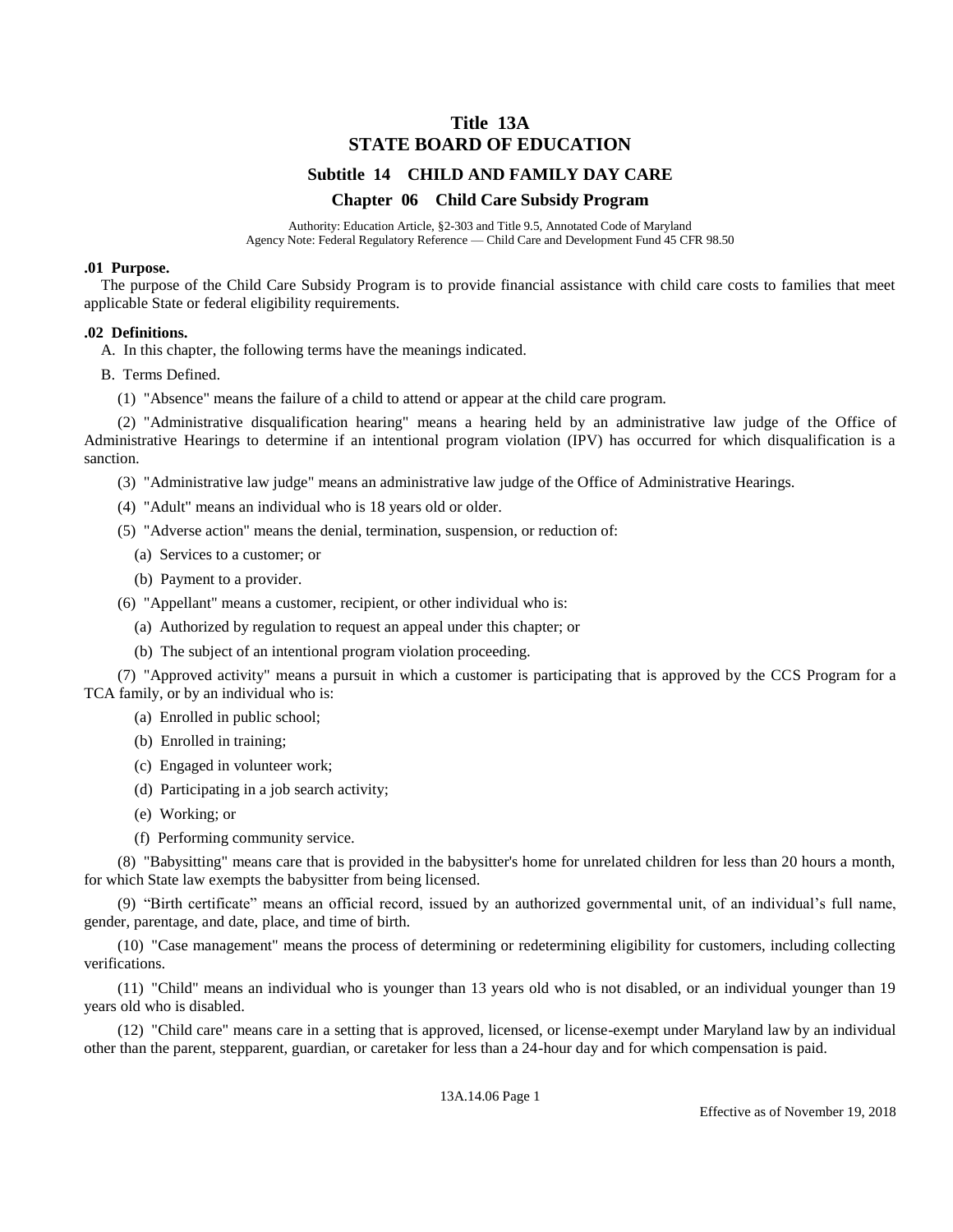13A.14.06.02

(13) "Child care center" means a facility providing child care that is:

- (a) Licensed pursuant to COMAR 13A.16;
- (b) Operated under a letter of compliance issued pursuant to COMAR 13A.17;
- (c) Licensed by any branch of the military under applicable military child care regulations;
- (d) Operated by a public school; or

(e) Licensed by the Maryland Department of Health as a youth camp as defined by Health-General Article, §14-401, Annotated Code of Maryland.

(14) "Child Care Subsidy (CCS) Program" means the system of providing financial assistance for child care to an eligible family, under which the contractor pays to the provider all or part of the payment on behalf of the family.

(15) "Child Care Subsidy (CCS) Branch" means the unit within the Division that regulates and administers Maryland's CCS voucher system for eligible families.

(16) "Child with a disability" means a child who has been diagnosed as being physically or mentally incapable of self-care appropriate to the age of the child, as verified by the State, based on a determination by a physician, a licensed or certified psychologist, or a licensed social worker.

(17) "Contractor" means the entity designated by the Division to:

- (a) Take applications for CCS Program services;
- (b) Issue child care subsidy vouchers to eligible customers;
- (c) Process payments to child care providers and handle tasks related to provider payment processing; and
- (d) Handle all aspects of case management, including hearings and appeals, consumer education, and overpayments.

(18) "Copayment" means that portion of the financial cost of child care services assigned by the contractor to a family and paid on a unit basis by the family to the provider.

(19) "Customer" means an individual or family that:

(a) Applies for initial or continuing CCS Program services; or

(b) Currently receives CCS Program services.

(20) "Division" means the Division of Early Childhood Development, which is housed within the Maryland State Department of Education.

(21) "Enrollment status" means the attendance schedule, either full-time or part-time, of the child receiving CCS services.

(22) Family.

(a) "Family" means the family unit consisting of:

(i) One or more adults and children, related by blood, marriage, adoption, or legal guardianship, and residing in the same household; or

(ii) Adults with physical custody of a child, related or unrelated, who are residing in the same household.

(b) "Family" includes unrelated adults with children in common who reside together, whether either has other children residing in the household.

- (c) "Family" does not include:
	- (i) Unrelated adults with no children in common residing together; or
	- (ii) Related adults, other than spouses, residing together.
- (23) Family Child Care Home.

(a) "Family child care home" means a residence, other than the home of the child for whom CCS is requested, in which family child care is provided.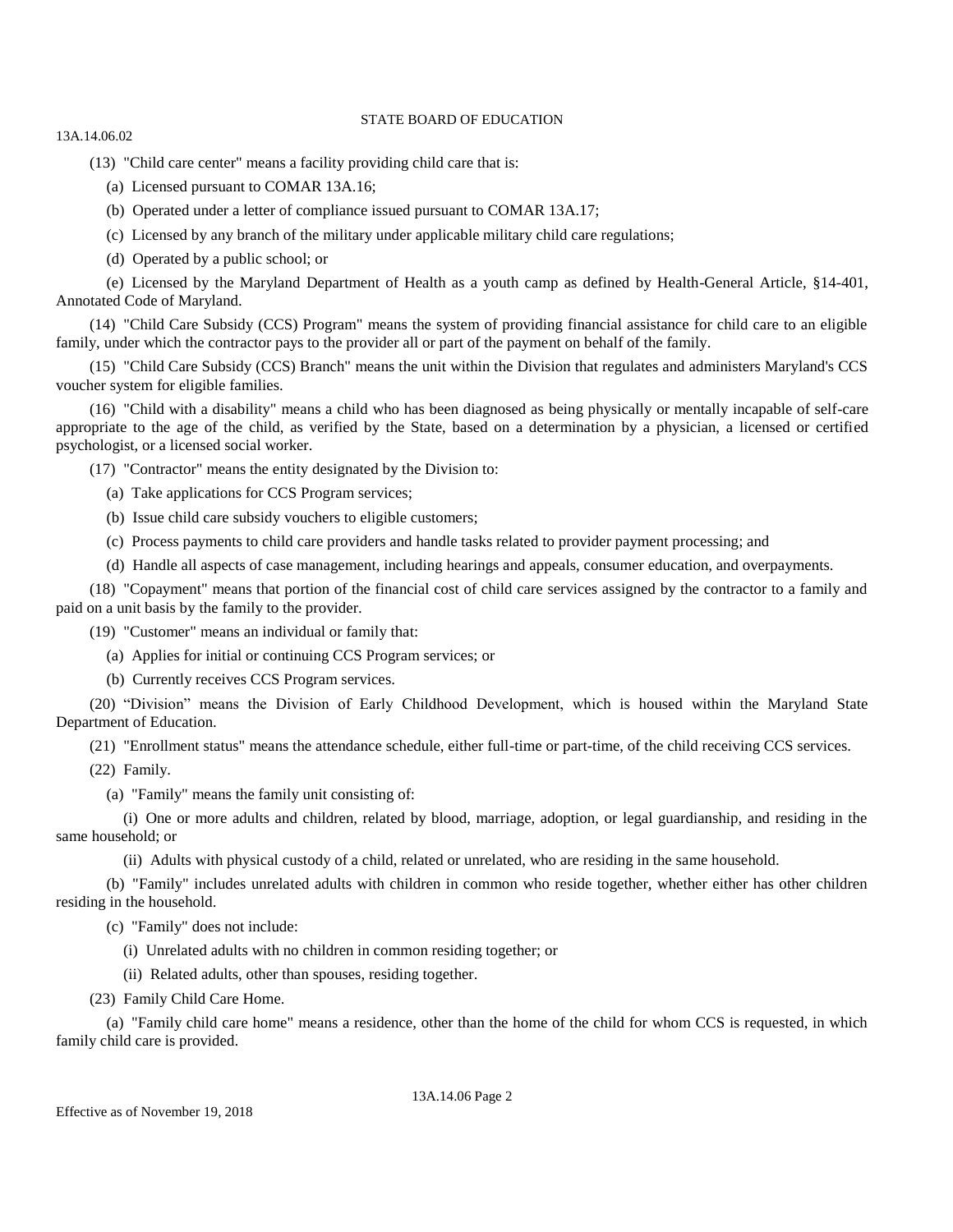(b) "Family child care home" includes a:

(i) Family child care home registered to operate pursuant to COMAR 13A.15 or applicable military child care regulations; or

(ii) Large family child care home registered to operate pursuant to COMAR 13A.18.

(24) "Family Investment Program (FIP)" means an assistance program of the Maryland Department of Human Services for families with children encompassing services, work experience, or temporary cash assistance (TCA).

(25) "Family Investment Program (FIP) participant" means an individual who is enrolled in TCA.

(26) "Family size" means the number of individuals residing in the same household as a family as defined in  $\S$ B(21) of this regulation.

(27) "Good cause" means circumstances in which the customer's cooperation with the child support requirement may not be in the best interest of the child.

(28) Gross Income.

(a) "Gross income" means the sum of earnings, prior to adjustments such as, but not limited to, pretax benefits and rental property depreciation, that are received by an individual for compensation of services rendered on a regular or recurrent basis.

(b) "Gross income" includes, but is not limited to:

- (i) Wages, salary, and, as specified at Regulation .03F(8)(a) of this chapter, income from self-employment;
- (ii) Commissions, tips, and bonuses;
- (iii) Dividends and interest;
- (iv) Social Security benefits, including disability and survivors benefits;
- (v) Pensions and annuities;
- (vi) Estate income;
- (vii) Military entitlements, bonuses, and allowances;
- (viii) Rental income;
- (ix) Unemployment and Workers' Compensation; and
- (x) Alimony and child support.
- (c) "Gross income" does not include:
	- (i) Temporary Cash Assistance payments;
	- (ii) Supplemental Security Income payments;

(iii) \$5,000 of a family's annual gross income per child for an adult with physical custody of a child as defined at §B(40) of this regulation;

(iv) \$5,000 of a family's annual gross income per child when the minor parent attends public school full-time;

(v) Money received from sales of property, such as stocks, bonds, a house, or a car, unless the individual was engaged in the business of selling the property, in which case the net proceeds would be counted as income from self-employment;

- (vi) Withdrawals of bank deposits;
- (vii) Money borrowed;
- (viii) Tax refunds;
- (ix) Gifts;
- (x) Lump sum inheritances or insurance payments;
- (xi) Subsidized adoption, subsidized guardianship, and foster care payments;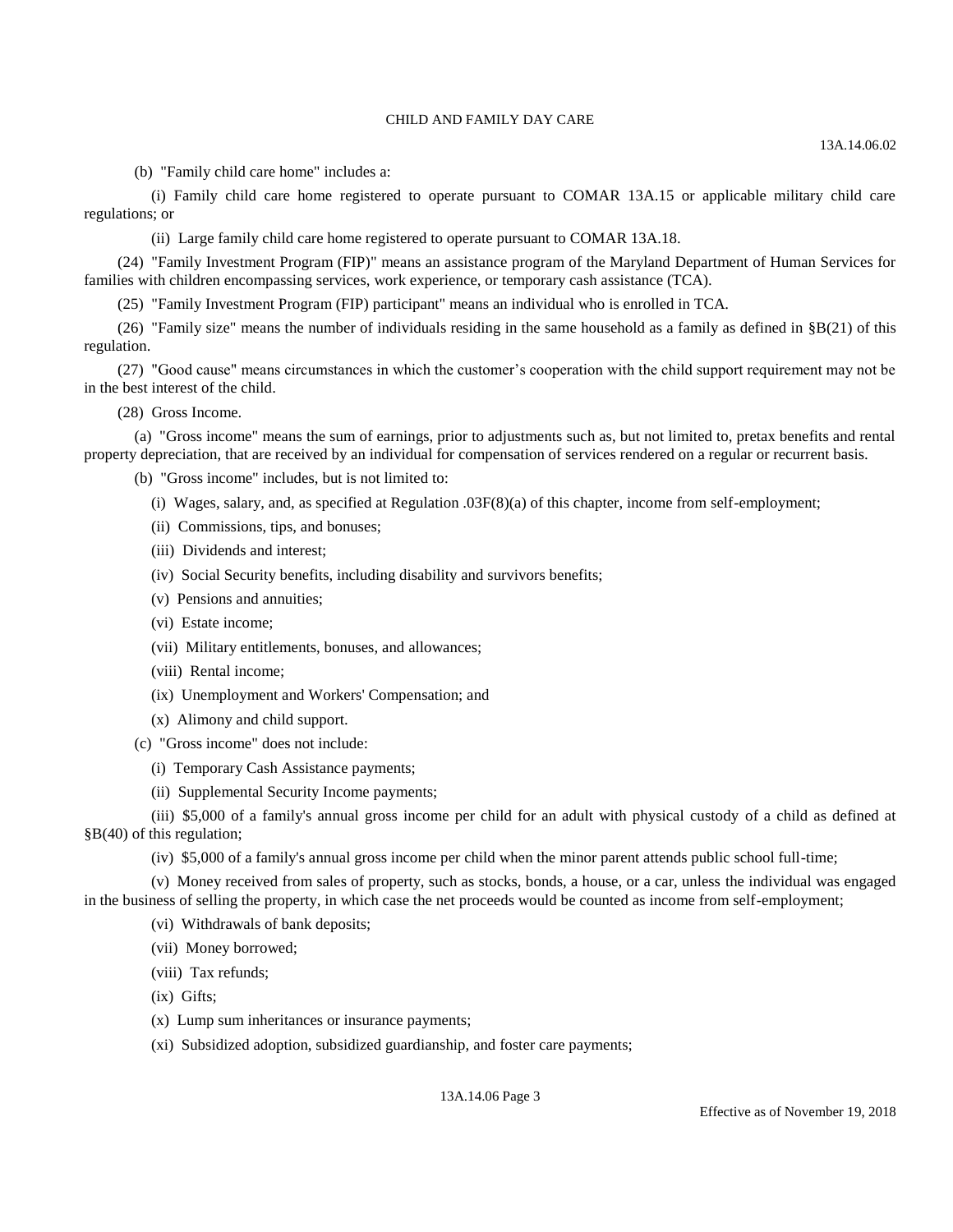13A.14.06.02

(xii) Value of food stamps or supplemental assistance under the Child Nutrition Act of 1966 and the special food service program for children under the National School Lunch Act as amended;

(xiii) Earnings of a child younger than 15 years old or a child younger than 18 years old who is attending a public school;

(xiv) Loans and grants, such as scholarships, obtained and used under conditions that preclude their use for current living costs;

(xv) A grant or loan to an undergraduate student for educational purposes made or insured under a program administered by the Commissioner of Education under the Higher Education Act;

(xvi) Any stipends, compensation, or expenses received for volunteer service from programs existing or pending under the Domestic Volunteer Service Act of 1973 sponsored by ACTION;

- (xvii) Any payment received under the Community Service Trust Act of 1973;
- (xviii) Earnings received by a youth in a program under the Workforce Investment Act;
- (xix) Energy grants and allowances received from P.L. 96-126 through the Maryland Energy Assistance Program;
- (xx) Any payment received under the Uniform Relocation Assistance and Real Property Acquisition Policies Act of 1970;
	- (xxi) Child support payments made by a noncustodial parent for a child not residing in the customer's household;
	- (xxii) \$2,500 of child support state and federal tax intercepts and arrearage payments;
	- (xxiii) Veterans Administration payments to children with birth defects born to female Vietnam veterans;

(xxiv) Educational assistance income used for an educational activity that is approved by the Maryland Higher Education Commission or is part of the FIP Independence Plan;

- (xxv) Payments made to correct underpayments to recipients; and
- (xxvi) Census earnings made by temporary census workers.

(29) "Identified as responsible for child abuse or neglect" means being determined by a local department of social services to be responsible for indicated child abuse or neglect, under circumstances specified in the Family Law Article, §5-714, Annotated Code of Maryland, or awaiting the local department's appeal hearing after the determination.

(30) "Infant" means a child younger than 24 months old.

- (31) "Informal child care" means child care that:
	- (a) Does not require the child care provider to be licensed or regulated under Maryland law; and
	- (b) Is limited to:
		- (i) Relative care;
		- (ii) In-home care; and
		- (iii) Babysitting.
- (32) "In-home care" means care:
	- (a) Provided to the customer's children in the customer's home by a nonrelative; and
	- (b) Exempt from licensing if all children being cared for live in the residence in which care is provided.

(33) "Intentional program violation" means an intentional false or misleading statement or misrepresentation, concealment, or withholding of facts for the purposes of establishing or maintaining the customer's, recipient's, or provider's eligibility for CCS payments or for increasing or preventing a reduction of the amount of assistance.

- (34) "Local jurisdiction" means:
	- (a) One of Maryland's 23 counties; or
	- (b) Baltimore City.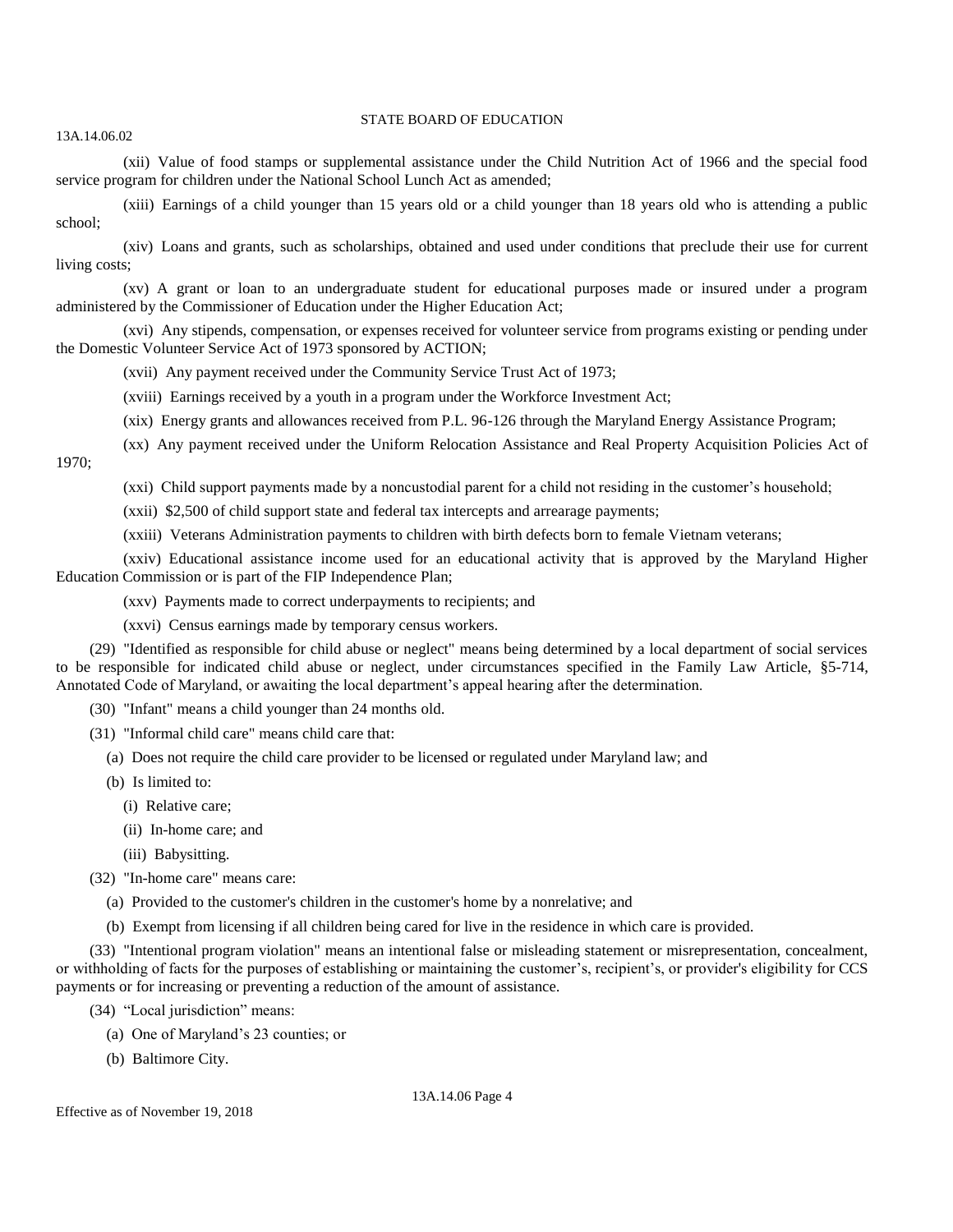13A.14.06.02

(35) "Maryland EXCELS" means the State's tiered quality rating and improvement system for early care and education programs.

(36) "MSDE" means the Maryland State Department of Education.

(37) "Non-traditional hours" means:

(a) One hour or more between 7:00 p.m. and 6:00 a.m., Monday through Friday; or

(b) Any period of one hour or more on a Saturday or a Sunday.

(38) "Office of Administrative Hearings (OAH)" means the administrative unit of Maryland government which is responsible for processing requests for hearings, for scheduling and conducting hearings, and for rendering decisions pursuant to State Government Article, §9-1601 et seq., Annotated Code of Maryland.

(39) "Overpayment" means the amount of payment received by a recipient or service provider to which the recipient or service provider was not entitled as determined by applicable CCS regulations.

(40) "Parent" means the biological or adoptive parent or the legal guardian or custodian of a child, who applies for the child to receive CCS Program services.

(41) "Physical custody of a child" means custody of a minor child by an adult other than the child's parent in whose household the child resides, as evidenced by:

- (a) A court order;
- (b) Written authorization from a parent, if the parent is not residing in the same household; or
- (c) Other documentation acceptable to the contractor.

(42) "Program freeze" means that the list of available providers has been exhausted or there are insufficient funds to provide a child care subsidy to all eligible families.

(43) "Provider" means:

- (a) A family child care home;
- (b) A child care center; or
- (c) An individual approved by the CCS Branch to provide informal child care.

(44) "Public assistance" means Supplemental Security Income (SSI) received pursuant to Title XVI of the Social Security Act or cash benefits received through any program administered by the Family Investment Administration or successor administration.

(45) "Qualified alien" means a citizen of a foreign country who does not hold dual U.S. citizenship, is not a naturalized U.S. citizen, and:

- (a) Has been lawfully admitted for permanent residence in the U.S.;
- (b) Has been granted asylum in the U.S.;
- (c) Is a refugee in the U.S.;
- (d) Has been granted conditional entry into the U.S.;
- (e) Has been temporarily paroled into the U.S. for limited reasons;
- (f) Is under a suspended deportation order from the U.S.; or

(g) Has been battered or subjected to extreme cruelty by a parent or family member in the U.S. and who has:

- (i) Been approved, or has petitioned, for status as a child of a U.S. citizen;
- (ii) Been classified as the child of a lawfully admitted alien; or
- (iii) Had a deportation order suspended with an adjustment of status.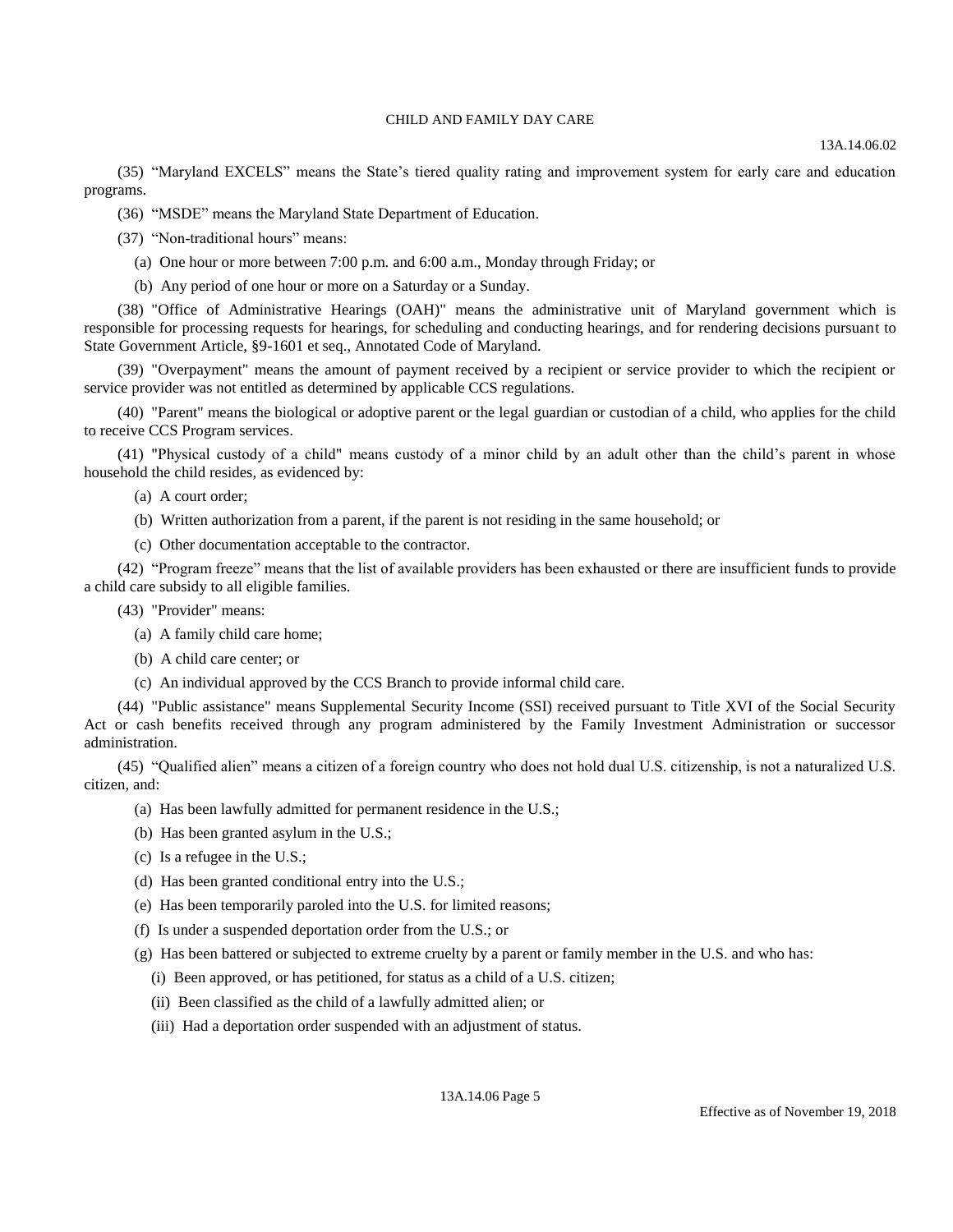13A.14.06.02

(46) "Reasonable accommodation" means a modification made by a child care service provider, at no additional cost to the parent, in order to meet the physical, social, mental, and emotional needs of a child with a disability in accordance with Title III of the Americans with Disabilities Act.

(47) "Recipient" means an individual who receives or has received assistance or that individual's authorized representative.

(48) "Relative care" means care that:

(a) Is provided in the relative's or customer's home by a relative;

(b) Is exempt from licensing under Family Law Article, §§5-550—5-557, Annotated Code of Maryland; and

(c) Excludes as eligible for payment the parents, stepparents, legal guardians, or members of the TCA or CCS assistance unit.

(49) "Resident" means an individual who lives in Maryland and has no intention of leaving during the time in which CCS is to be provided.

(50) "Self-employment" means generating one's income directly from customers, clients, or other organizations as opposed to being an employee of a business or another individual.

(51) "Service period" means the 2-week period for which child care providers can provide service and receive payment.

(52) "Subsidy" means that portion of the financial cost of child care services paid in authorized unit rates by the contractor to providers.

(53) "Successfully passed" means, when used in connection with:

(a) A criminal background check, that an individual:

(i) Has not received a conviction, a probation before judgment disposition, a not criminally responsible disposition, or a pending charge for the commission or attempted commission of a crime listed at Regulation .06D(6)(b)(i)—(xi) of this chapter; or

(ii) If having received a conviction, a probation before judgment disposition, a not criminally responsible disposition, or a pending charge for the commission or attempted commission of a crime not listed at Regulation .06D(6)(b)(i)—(xi) of this chapter, has been assessed by the contractor as suitable to serve as an informal child care provider; or

(b) A review of records of abuse and neglect of children or adults, that an individual has been assessed by the contractor as being suitable to serve as an informal child care provider.

(54) "Temporary Cash Assistance (TCA)" means a form of cash assistance provided to families who are technically and financially eligible.

(55) "Tiered reimbursement" means weekly payments that:

(a) Exceed the payment rates specified in Regulation .11B—D of this chapter;

(b) Are paid to a child care center or a family child care provider that is participating in Maryland EXCELS at certain quality rating levels; and

(c) Vary based on the payment rate for the age of the child and the type of child care.

(56) Training.

(a) "Training" means any type of instructional program, except for post-college graduate programs, that is approved by the Division.

(b) "Training" includes an accredited undergraduate college, an accredited vocational program, or a publicly funded training program.

(57) "Transitioning off of public assistance" means the immediate 12-month period following the loss of a customer's eligibility for FIP assistance.

(58) "Underpayment" means a payment received by a provider that is less than the allowable amount owed the provider as determined by this chapter.

(59) "Unit" means the length of time per day a child is in child care, as follows:

(a) "One unit" means 3 hours or less per day;

13A.14.06 Page 6

Effective as of November 19, 2018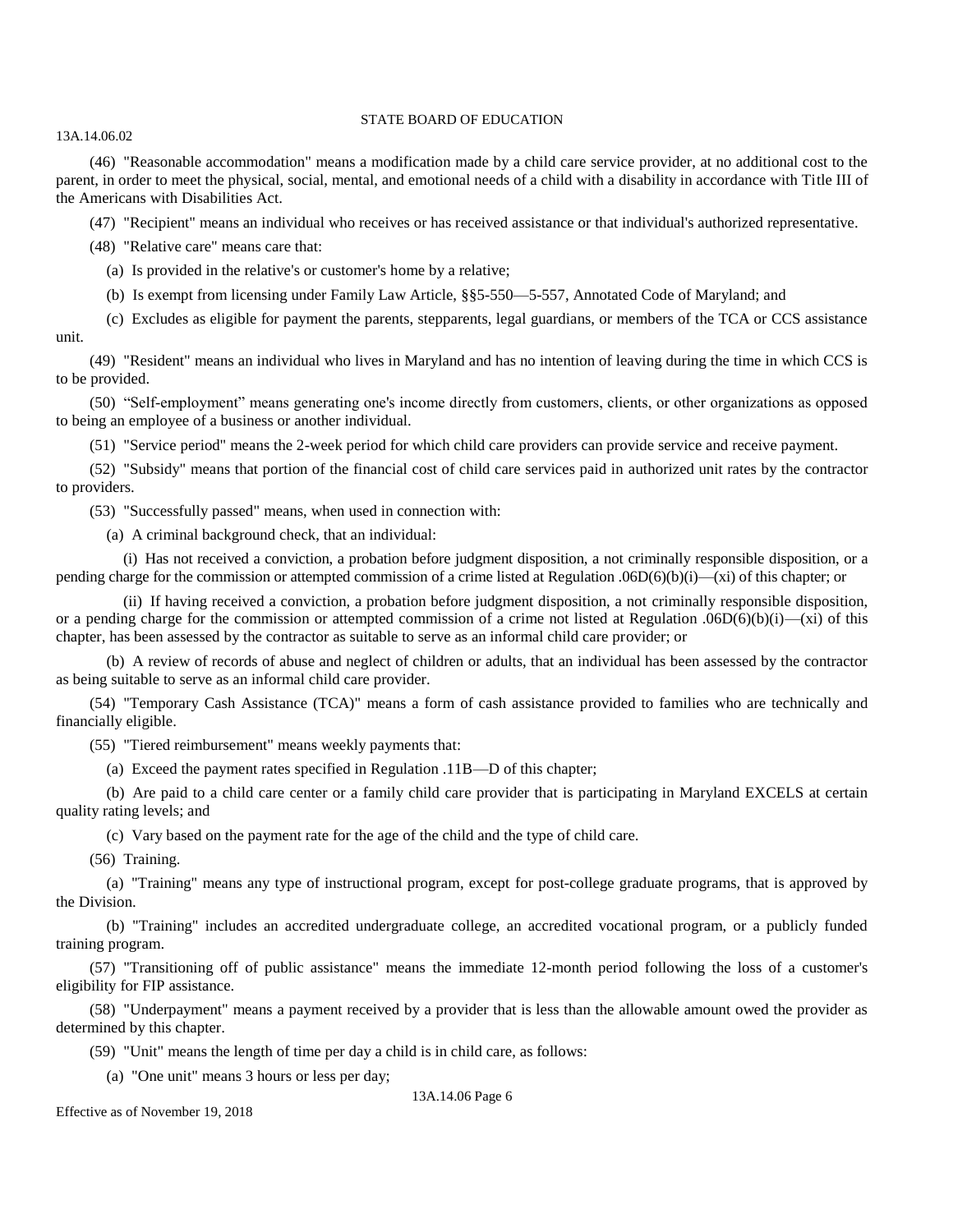- (b) "Two units" means more than 3 hours per day, but less than 6 hours per day; or
- (c) "Three units" means 6 hours or more per day.
- (60) "Voluntary closure" means the period of time a child care provider is closed that:
	- (a) Includes not more than 2 consecutive weeks annually; and
	- (b) For child care centers and family child care homes, excludes:
		- (i) Christmas Day;
		- (ii) New Year's Day;
		- (iii) Memorial Day;
		- (iv) Independence Day;
		- (v) Labor Day; and
		- (vi) Thanksgiving Day.
- (61) "Voucher" means a certificate given to a customer by the contractor for use in purchasing child care from a provider.

(62) "Waiver" means the document signed by an individual intentionally relinquishing the right to an administrative disqualification hearing.

## **.03 Eligibility.**

- A. To be eligible for the CCS Program, a customer shall:
	- (1) Be a resident of the State of Maryland;
	- (2) Meet the need requirement set forth at §E of this regulation; and
	- (3) Meet the income requirement set forth at §F of this regulation of this chapter.
- B. Citizenship Status. To receive CCS Program services, a child shall be a:
	- (1) United States (U.S.) citizen; or
	- (2) Qualified alien, as defined in Regulation .02B(44) of this chapter.

### C. Proof of Identity.

(1) At the time of initial application for CCS Program services, a customer shall submit to the contractor acceptable proof of identity for each family member;

- (2) Acceptable proof of identity is limited to:
	- (a) A valid U.S. passport;
	- (b) A birth certificate;
	- (c) Documentation of birth abroad issued by the U.S. Department of State;
	- (d) Documentation issued by an agency of the U.S. government that certifies the applicant as:
		- (i) A naturalized U.S. citizen;
		- (ii) A permanent resident alien;
		- (iii) The holder of a current non-immigrant work visa;

(e) A valid, unexpired foreign passport with a current U.S. visa affixed and accompanied by documentation of the applicant's most recent entry into the U.S.;

(f) Any other document designated by an agency of the U.S. government, and established by notice in the Federal Register, as acceptable for certifying proof of identity;

- (g) A valid driver's license, issued by Maryland or by another state; or
- (h) A Maryland State Motor Vehicle Administration photo identification card.

13A.14.06 Page 7

#### 13A.14.06.03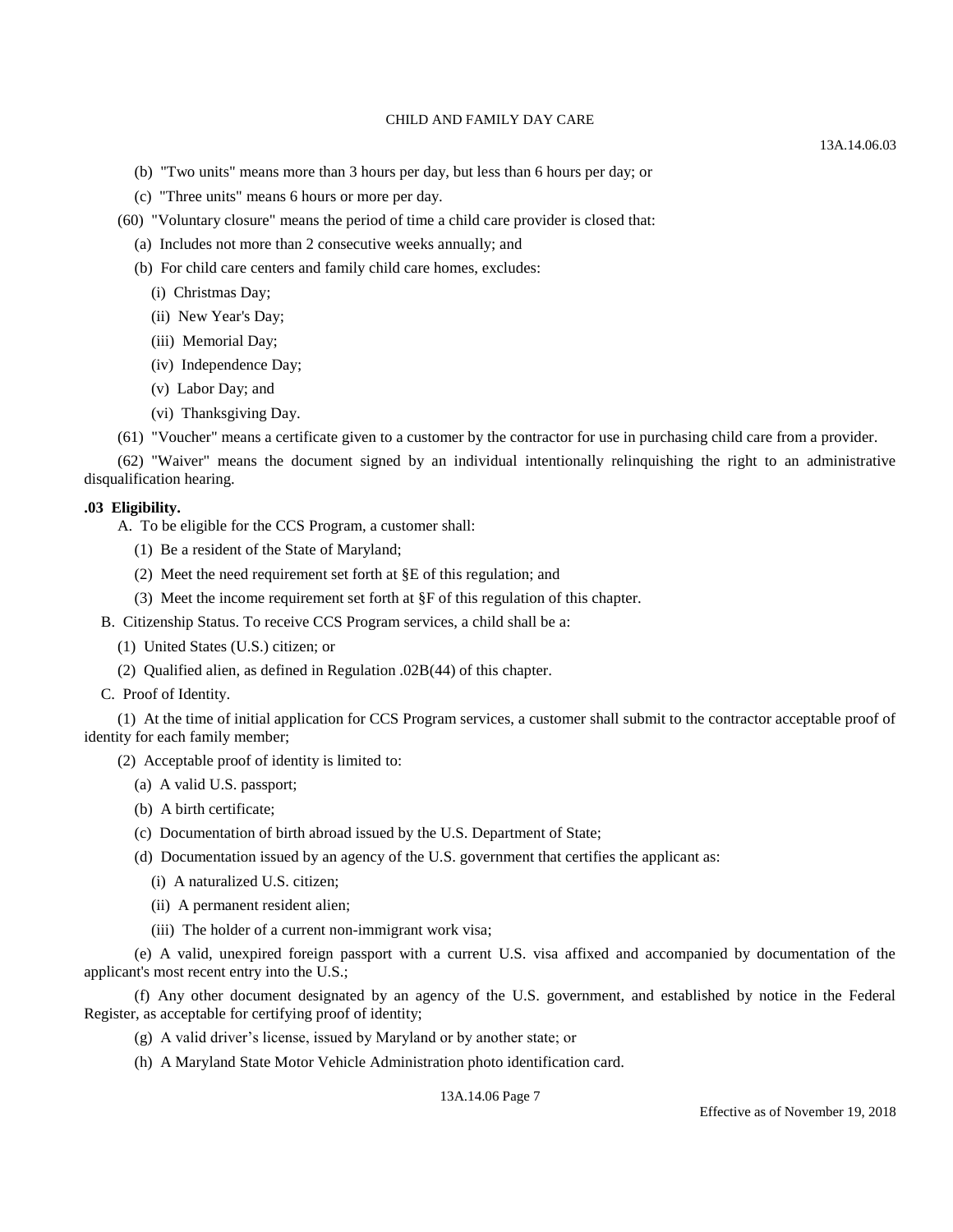13A.14.06.03

(3) Services shall be denied for a child for whom care is requested if acceptable proof of identity for that child is not provided.

(4) Proof of identity shall be maintained by the contractor in the customer's CCS Program case record.

D. Child Immunizations.

(1) Before a child may begin receiving CCS Program services, the:

(a) Child shall have had immunizations appropriate for the child's age that meet the immunization guidelines set by the Maryland Department of Health (MDH); and

(b) Child's immunization status shall have been documented on an immunization certificate form provided by MDH.

(2) Exemption from Immunization.

(a) Section  $$D(1)$  of this regulation does not apply if a child's:

(i) Documented medical condition contraindicates immunization; or

(ii) Parent objects to the immunization on religious grounds.

(b) If the child's parent objects to a child's immunization or medical examination, or both, on religious grounds, the contractor shall require the parent to:

(i) Provide a written health history of the child; and

(ii) Sign a statement indicating that to the best of the person's knowledge and belief, the child is in satisfactory health and free from any communicable disease.

(3) The immunization requirement is met when the customer submits to the contractor a written declaration, on a form supplied or approved by the CCS Branch, affirming that the child attends a:

(a) Registered family child care home, licensed child care center, letter of compliance facility, or large family child care home where the child's immunization records are maintained in accordance with applicable COMAR requirements; or

(b) Full-day program at a public or nonpublic school where the child's immunization records are maintained.

E. Need. The need requirement is met:

(1) When the child's parent, caretaker, or legal guardian is not available or capable to care for the child, no other acceptable child care plan can be arranged, and one or more of the priority situations exist according to Regulation .08A of this chapter;

(2) By a customer who meets the requirements specified in Regulation .08A(1) of this chapter:

- (a) During approved activity periods;
- (b) Before beginning an approved activity for a period not to exceed 1 month;
- (c) During gaps in approved activities for a period not to exceed 1 month; or
- (d) As necessary to accept employment or to remain employed and if the child care would otherwise be lost; or
- (3) By a customer who meets the requirements specified in Regulation .08A(2) and (3) of this chapter:
- (a) While employed; and
- (b) During gaps in employment for a period not to exceed 1 month and if the child care would otherwise be lost, to:
	- (i) Seek employment;
	- (ii) Accept employment; or
	- (iii) Remain employed.

## F. Income.

(1) An applicant shall meet the income eligibility requirements set forth at §H of this chapter, except for the following who are exempt:

(a) TCA customers; or

(b) Recipients of SSI.

Effective as of November 19, 2018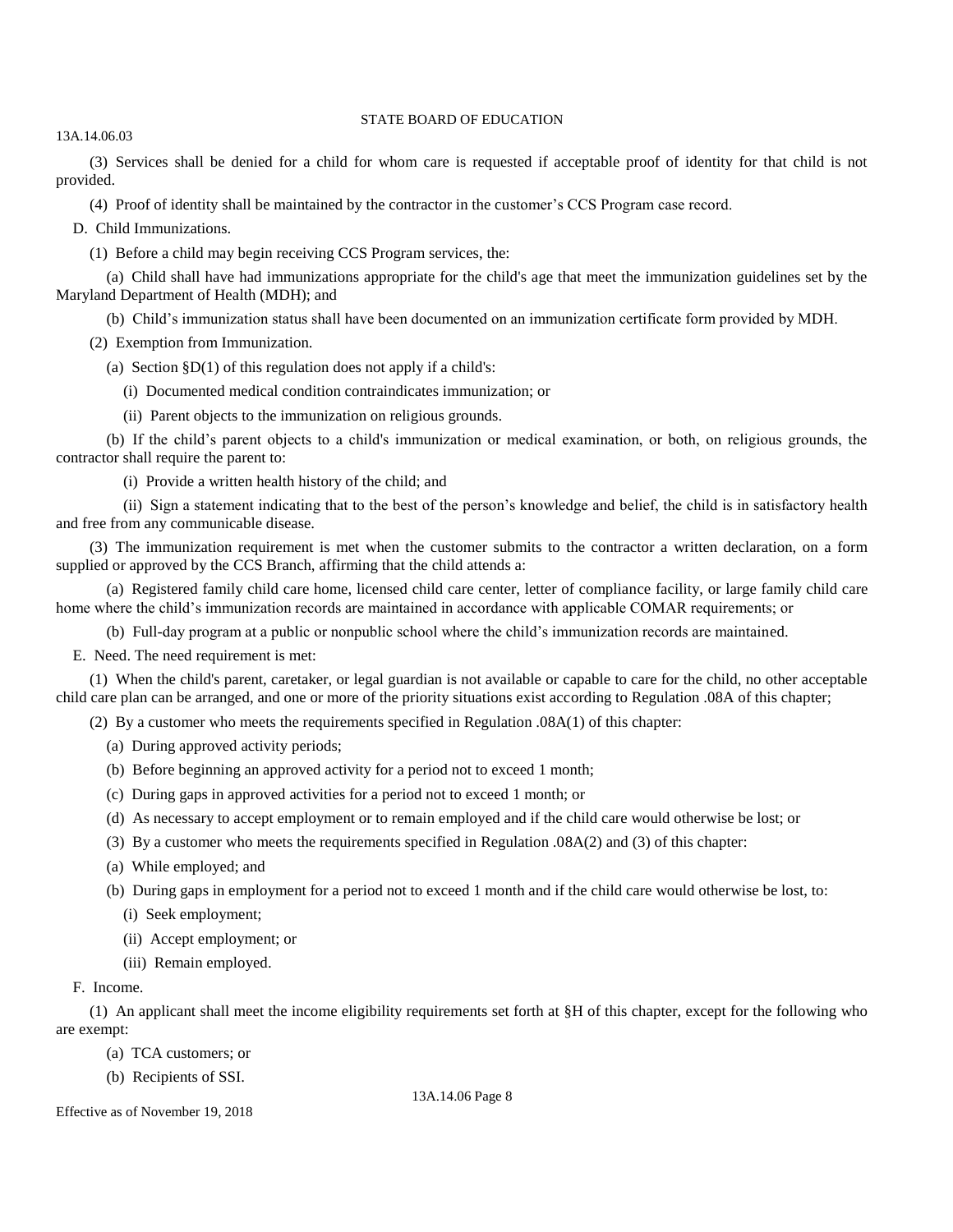(2) Except when TCA is received only for a child, the income requirement is met by a family that:

(a) Receives TCA; and

(b) Has an annual gross income not exceeding the maximum income for family size as specified in the income eligibility scale set forth at §H of this regulation.

(3) For purposes of determining parental copayments and subsidy amounts, a family's annual or annualized gross income, as defined at Regulation .02B(30) of this chapter, shall be used.

(4) Annualization of gross income shall be performed by multiplying:

- (a) Weekly income by 52;
- (b) Bi-weekly income by 26;
- (c) Twice monthly income by 24;
- (d) Monthly income by 12; or
- (e) Quarterly gross income by 4.

(5) A customer applying for CCS Program services shall provide acceptable documentation to the contractor of all current income, whether derived from employment or another source, that is received on a regular or a recurring basis by:

- (a) The customer; and
- (b) Each family member.

(6) Acceptable documentation of employment earnings received, including cash earnings, is limited to:

(a) The most recent 4 weeks of pay stubs indicating gross income from each employer, if the stubs indicate the individual's pay frequency or schedule;

(b) A statement from each employer, signed and dated by the employer or bearing the employer's official business stamp, that indicates the:

(i) Employer's name, address, and telephone number;

- (ii) Employer's type of business;
- (iii) Gross earnings for the most recent pay period;
- (iv) Pay frequency or schedule; and
- (v) If available, total gross earnings to date;
- (c) The individual's most recent federal income tax return, if filed within the past 12 months;

(d) Payment receipts for services rendered, where the type of employment, such as but not limited to restaurant waitress, beautician, or taxicab driver, may not generate an earnings statement or a pay stub; or

(e) If none of the types of documentation listed at  $\S F(6)$  of this regulation is able to be produced, a signed and dated statement from the customer attesting to current gross earnings, the frequency or schedule of those earnings, and the type of employment.

(7)The customer shall submit to the contractor the applicable income documentation described at  $\S F(6)$  of this regulation:

- (a) Within 30 calendar days of applying for CCS Program services; and
- (b) After approval for CCS Program services, at least annually for the duration of those services.
- (8) Special Income Calculation.
	- (a) Self-Employment.

(i) For income eligibility determination purposes, a flat 30% is subtracted from the annual gross taxable selfemployment income amount for business-related expenses.

(ii) A salary drawn by the customer from a business owned wholly or in part by the customer shall not be applied toward calculation of the customer's gross income.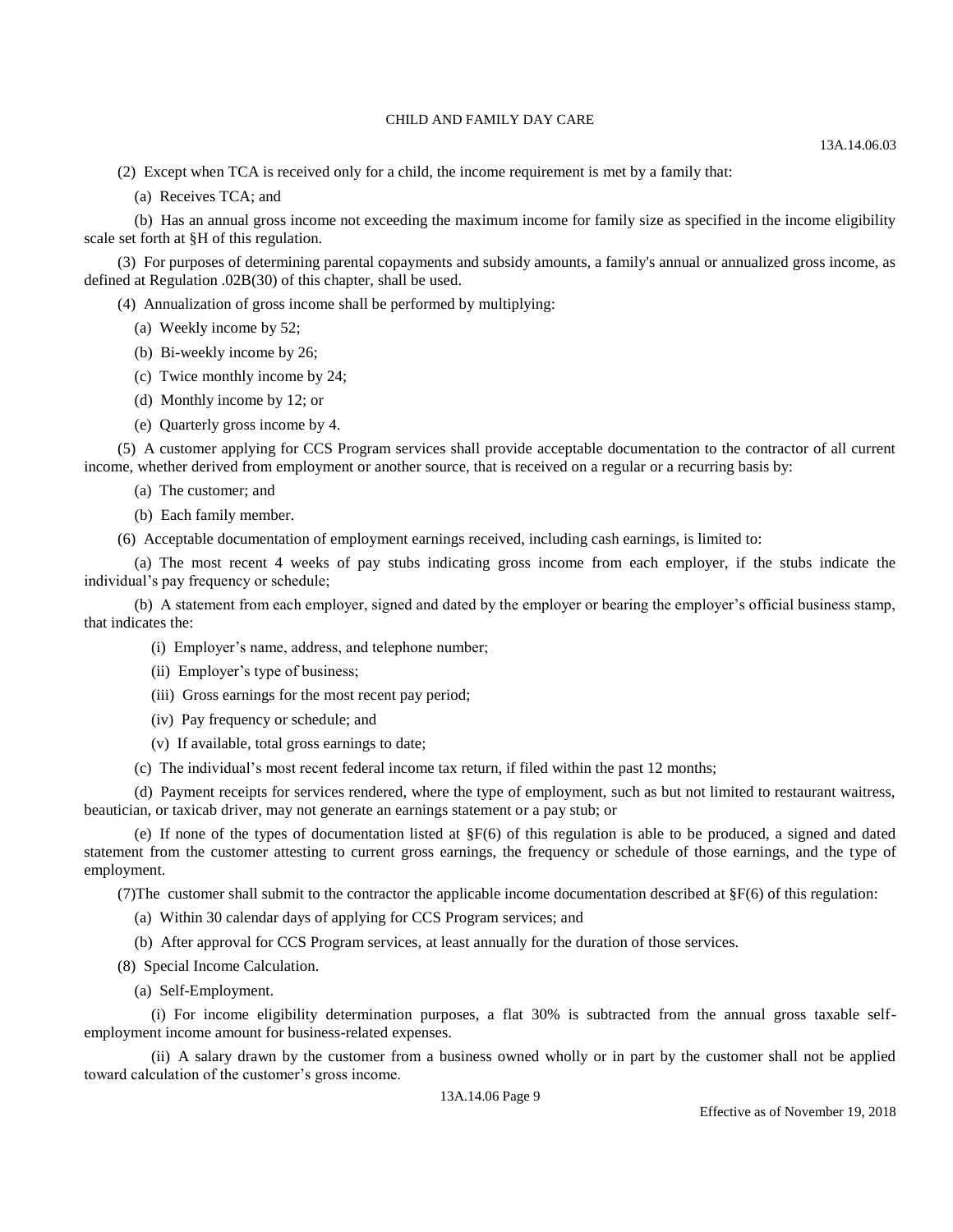13A.14.06.03

(b) Military Service Pay.

(i) Paid rental and mortgage fees shall be deducted from the allowance and only the excess amount shall be counted as gross income.

(ii) If a military spouse is absent from the home solely due to military deployment, the spouse's gross income shall be counted as a part of the family gross income.

(c) Child Support.

(i) The customer's three most recent consecutive months of support payments shall be counted as gross income.

(ii) If a customer has received child support for less than three months, an average of the payments received to date will be used to determine gross income.

(iii) Payments that are made directly to a vendor on a regular basis on behalf of the customer shall be counted as gross income.

(iv) If in-kind support is received, the customer shall apply a fair market value to the item or service and count that value as gross income.

G. To maintain eligibility for CCS Program services, a family or individual shall report to the local department within 10 days of its occurrence any change in:

(1) Income;

(2) Employment;

- (3) Family composition;
- (4) Marital status;
- (5) Address; and
- (6) Needed hours or days for child care services.
- H. Income Eligibility Scale.

| Family Size             | Gross Income    | Copayment Level |
|-------------------------|-----------------|-----------------|
| 1                       | $$0 - 13,618$   | A               |
|                         | 13,619-17,022   | B               |
|                         | 17,023-18,724   | C               |
|                         | 18,725 - 20,425 | D               |
|                         | 20,426-22,128   | Е               |
|                         | 22,129 - 23,830 | F               |
|                         | 23,831-25,533   | G               |
|                         | 25,534-29,362   | Н               |
|                         | 29,363-33,192   | Ι               |
|                         | 33,193-37,193   | J               |
| $\overline{\mathbf{c}}$ | $$0 - 17,808$   | A               |
|                         | 17,809 - 22,259 | B               |
|                         | 22,260-24,485   | C               |
|                         | 24,486-26,710   | D               |
|                         | 26,711-28,936   | Е               |
|                         | 28,937-31,163   | F               |
|                         | 31,164 - 33,389 | G               |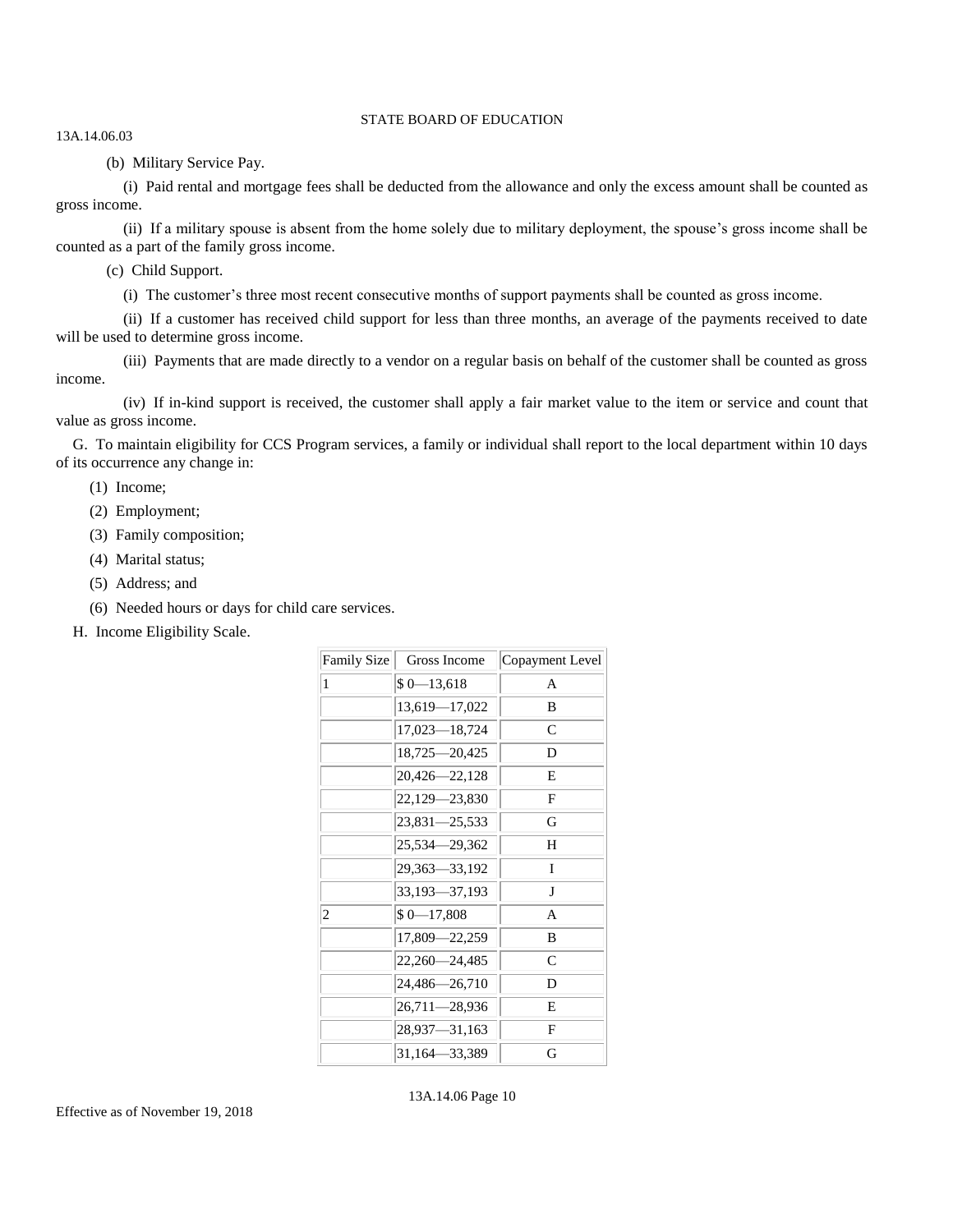# 13A.14.06.03

|   | Family Size   Gross Income | Copayment Level |
|---|----------------------------|-----------------|
|   | 33,390 - 38,397            | Н               |
|   | 38,398 - 43,405            | I               |
|   | 43,406 - 48,637            | J               |
| 3 | $$0 - 21,998$              | A               |
|   | 21,999-27,496              | В               |
|   | 27,497-30,247              | C               |
|   | 30,248-32,995              | D               |
|   | 32,996-35,745              | Е               |
|   | 35,746-38,495              | F               |
|   | 38,496-41,245              | G               |
|   | 41,246-47,431              | Н               |
|   | 47,432-53,617              | I               |
|   | 53,618-60,081              | J               |
| 4 | $$0 - 26,188$              | A               |
|   | 26,189-32,734              | В               |
|   | 32,735-36,008              | C               |
|   | 36,009-39,279              | D               |
|   | 39,280 - 42,554            | Е               |
|   | 42,555 - 45,828            | F               |
|   | 45,829 - 49,102            | G               |
|   | 49,103-56,466              | Н               |
|   | 56,467-63,830              | I               |
|   | 63,831-71,525              | $\bf J$         |
| 5 | $$0 - 30,378$              | A               |
|   | 30,379-37,971              | В               |
|   | 37,972-41,769              | С               |
|   | 41,770 - 45,564            | D               |
|   | 45,565 - 49,362            | E               |
|   | 49,363-53,160              | F               |
|   | 53,161—56,958              | G               |
|   | 56,959-65,501              | Н               |
|   | 65,502-74,043              | I               |
|   | 74,044-82,969              | $\bf J$         |
| 6 | $$0 - 34,568$              | Α               |
|   | 34,569-43,208              | B               |
|   | 43,209 - 47,530            | С               |
|   | 47,531-51,849              | D               |
|   | 51,850 - 56,171            | E               |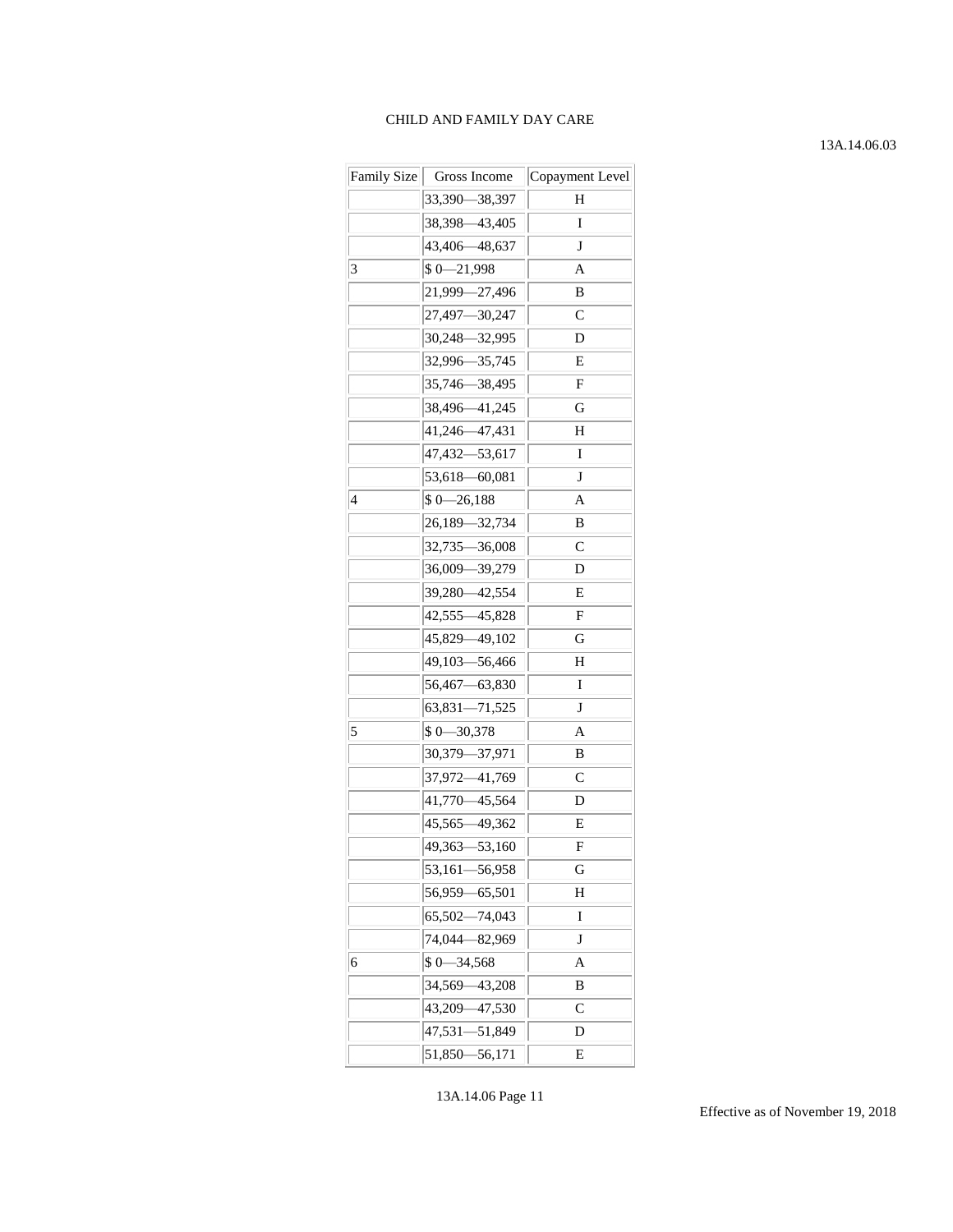#### 13A.14.06.03

|    | Family Size   Gross Income | Copayment Level |
|----|----------------------------|-----------------|
|    | 56,172-60,493              | F               |
|    | 60,494 - 64,814            | G               |
|    | 64,815-74,535              | Н               |
|    | 74,536-84,256              | 1               |
|    | 84,257-94,413              | J               |
| 7  | $$0 - 35,354$              | A               |
|    | 35,355-44,190              | B               |
|    | 44,191-48,611              | C               |
|    | 48,612-53,027              | D               |
|    | 53,028-57,447              | Е               |
|    | 57,448-61,867              | F               |
|    | 61,868–66,287              | G               |
|    | 66,288-76,229              | Н               |
|    | 76,230-86,171              | I               |
|    | 86,172-96,558              | J               |
| 8  | $$0 - 36,139$              | Α               |
|    | 36,140—45,173              | B               |
|    | 45,174-49,691              | C               |
|    | 49,692—54,206              | D               |
|    | 54, 207 - 58, 724          | Е               |
|    | 58,725 - 63,242            | F               |
|    | 63,243-67,760              | G               |
|    | 67,761-77,923              | Н               |
|    | 77,924-88,086              | I               |
|    | 88,087-98,704              | J               |
| 9  | $$0 - 36,925$              | A               |
|    | 36,926—46,155              | В               |
|    | 46,156-50,771              | C               |
|    | 50,772—55,384              | D               |
|    | 55,385 - 60,001            | E               |
|    | $60,002 - 64,617$          | F               |
|    | 64,618-69,233              | G               |
|    | 69,234-79,617              | Н               |
|    | 79,618-90,001              | I               |
|    | $90,002 - 100,850$         | $\mathbf{J}$    |
| 10 | $$0 - 37,711$              | Α               |
|    | 37,712-47,137              | B               |
|    | 47,138—51,851              | C               |
|    | 51,852-56,562              | D               |

Effective as of November 19, 2018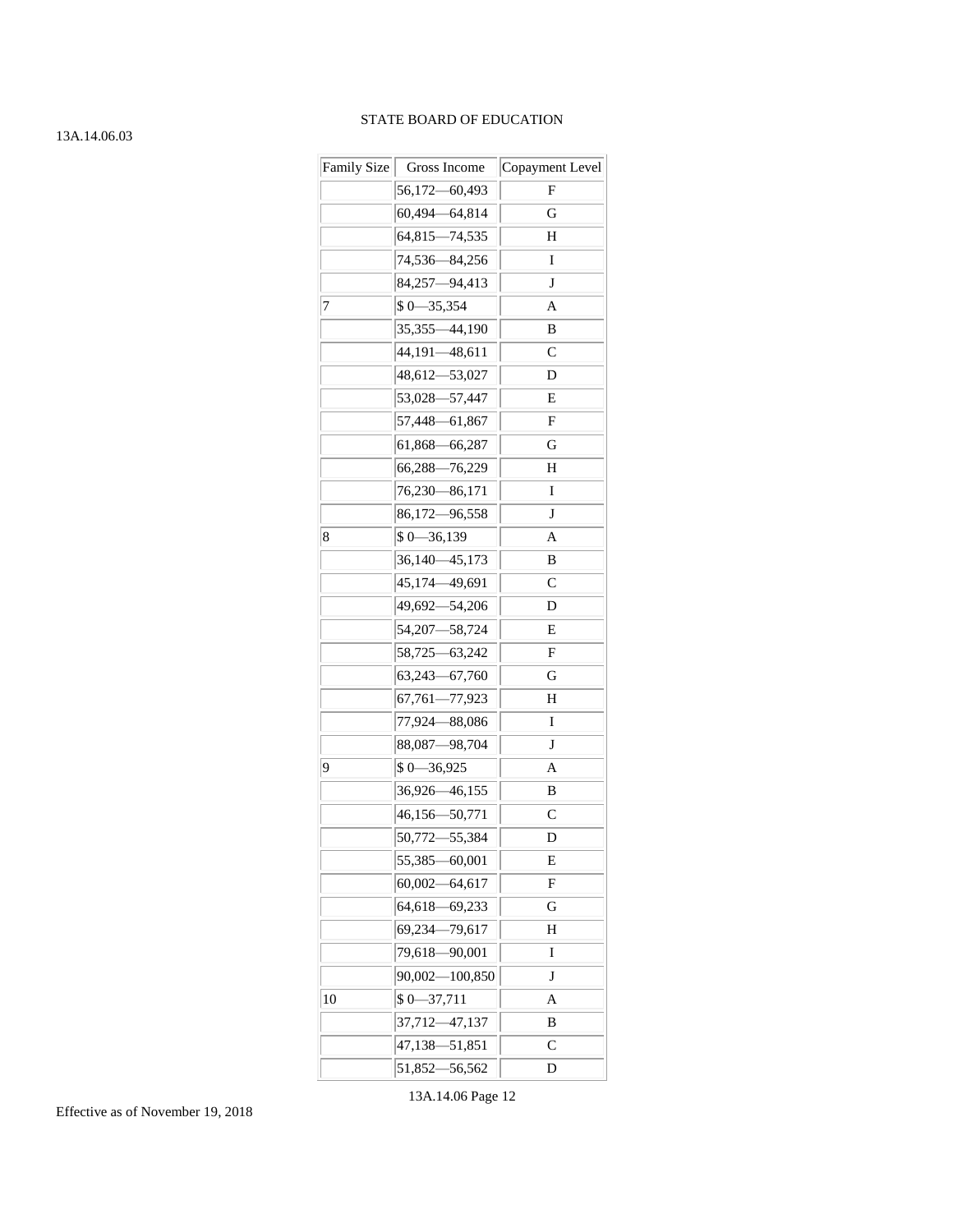13A.14.06.04

| Family Size | Gross Income    | Copayment Level |
|-------------|-----------------|-----------------|
|             | 56,563 - 61,277 | E               |
|             | 61,278 - 65,992 | F               |
|             | 65,993-70,707   | G               |
|             | 70,708-81,311   | н               |
|             | 81,312-91,916   |                 |
|             | 91,917-102,996  |                 |

### **.04 Pursuit of Child Support Obligations.**

A. A customer who has the care of a child eligible for child support services pursuant to COMAR 07.07.02.02B(4) shall pursue the establishment and enforcement of support obligations on behalf of the child as required by the contractor.

B. If the customer is pursuing or receiving regular child support payments for the child, the customer shall furnish documentation verifying this action to the contractor at the time of application for child care services.

C. Local Child Support Enforcement (CSE) Agency.

(1) If the customer is not pursuing or receiving regular child support payments for the child and cannot claim good cause for refusing to pursue child support pursuant to §E of this regulation, the contractor shall refer the applicant to the local CSE agency.

(2) The local CSE agency shall provide documentation of the:

(a) Application for CSE services to the customer; and

(b) Closing of the case by CSE to the CCS unit.

(3) The customer shall submit documentation of CSE services for each child for whom care is requested to the contractor within 60 days of applying for child care services.

(4) A customer who fails to comply with  $C(3)$  of this regulation is not eligible for CCS services.

D. Unless excused for good cause, the customer shall cooperate with the local CSE agency in:

(1) Identifying and locating the child's absent parent;

(2) Establishing the child's paternity if the child is born out of wedlock; and

(3) Obtaining support payments.

E. Refusal to Cooperate.

(1) Good cause circumstances are those when:

(a) Cooperation may result in serious physical or emotional harm to the child for whom the support is sought;

(b) Cooperation may result in serious physical or emotional harm to the customer with whom the child is living, which may reduce the capacity of the customer to care adequately for the child;

(c) The child for whom support is sought was conceived as a result of incest or rape;

(d) Legal proceedings for the child's adoption are pending before a court of competent jurisdiction; or

(e) The customer is being assisted by a public or licensed private social agency to resolve the issue of keeping or relinquishing the child for adoption, and the discussions have not extended beyond 3 months.

(2) When the contractor refers the customer to the local CSE agency, the contractor shall inform the customer in writing of the customer's right to claim good cause for refusing to cooperate with the local CSE agency.

F. Determination of Good Cause.

(1) The contractor is responsible for determining the existence of good cause.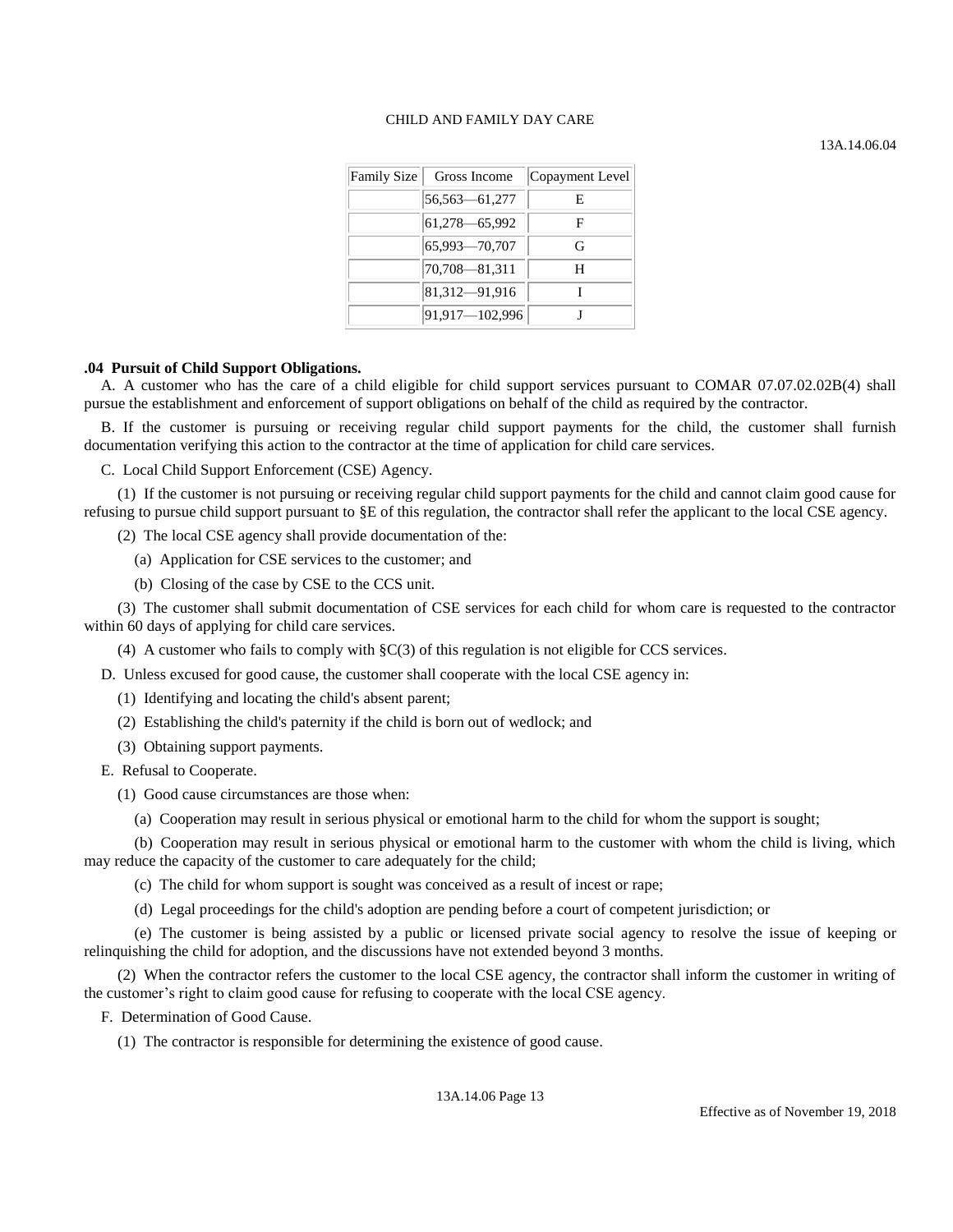13A.14.06.05

(2) The customer shall provide the contractor with:

(a) Verified or verifiable evidence that specifies and corroborates circumstances that the customer believes is sufficient good cause for not cooperating; and

(b) Sufficient information to permit an investigation.

(3) The customer shall supply corroborative evidence within 30 days of making the claim for good cause.

(4) The contractor shall determine good cause based on:

(a) A review of the evidence submitted by the customer; and

(b) The findings of any investigation of the claim that the contractor chooses to make.

(5) The contractor may determine good cause without further investigation if the following acceptable documentation indicates that harm may result:

(a) A birth certificate or medical or law enforcement record indicating that the child was conceived as a result of incest or rape;

(b) A court document or other record indicating that legal proceedings for adoption are pending before a court of competent jurisdiction;

(c) A court, medical, criminal, child protective services, psychological, social services, or law enforcement record indicating that the putative father or absent parent might inflict physical or emotional harm on the child or the customer;

(d) A medical record indicating the emotional health history and the present emotional health status of the child or the customer;

(e) A written statement from a mental health professional indicating a diagnosis or prognosis of the emotional health of the child or the customer;

(f) A written statement from a public or licensed private social agency that the customer is being assisted by the agency to resolve the issue of keeping or relinquishing the child for adoption and the discussions have not extended beyond 3 months; or

(g) Sworn statements from individuals other than the customer with knowledge of the circumstances that provide the basis for a good cause claim.

(6) The contractor shall inform the customer in writing of the final determination.

(7) Upon making a final determination, and if the customer is receiving services from the CSE agency, the contractor shall promptly inform the local CSE agency whether or not there is good cause for refusal to cooperate.

(8) The contractor shall deny CCS services to the customer if a claim of good cause cannot be substantiated as required in this section.

(9) The contractor may not deny, delay, or terminate child care subsidy services pending determination of good cause if the customer has met the requirements of §F(2) of this regulation.

G. Review of Determination of Good Cause.

(1) The contractor shall review, at a minimum during redetermination of eligibility, all cases in which a finding of good cause was made based on a circumstance that is subject to change.

(2) If the contractor determines that the circumstance providing the basis for determination of good cause no longer exists, the contractor shall require the customer to pursue the establishment and enforcement of child support obligations.

H. A customer transitioning off of TCA who does not have a child support order or who is not receiving child support shall cooperate with the contractor and the local CSE agency to continue, establish, or re-establish child support services.

I. A customer who has the care of a child eligible for child support services and refuses to cooperate with the local CSE agency and the contractor on behalf of the child is ineligible for CCS services unless:

(1) The customer claims good cause for the refusal; and

(2) Documentation supporting good cause for the refusal is under review, or is determined to exist.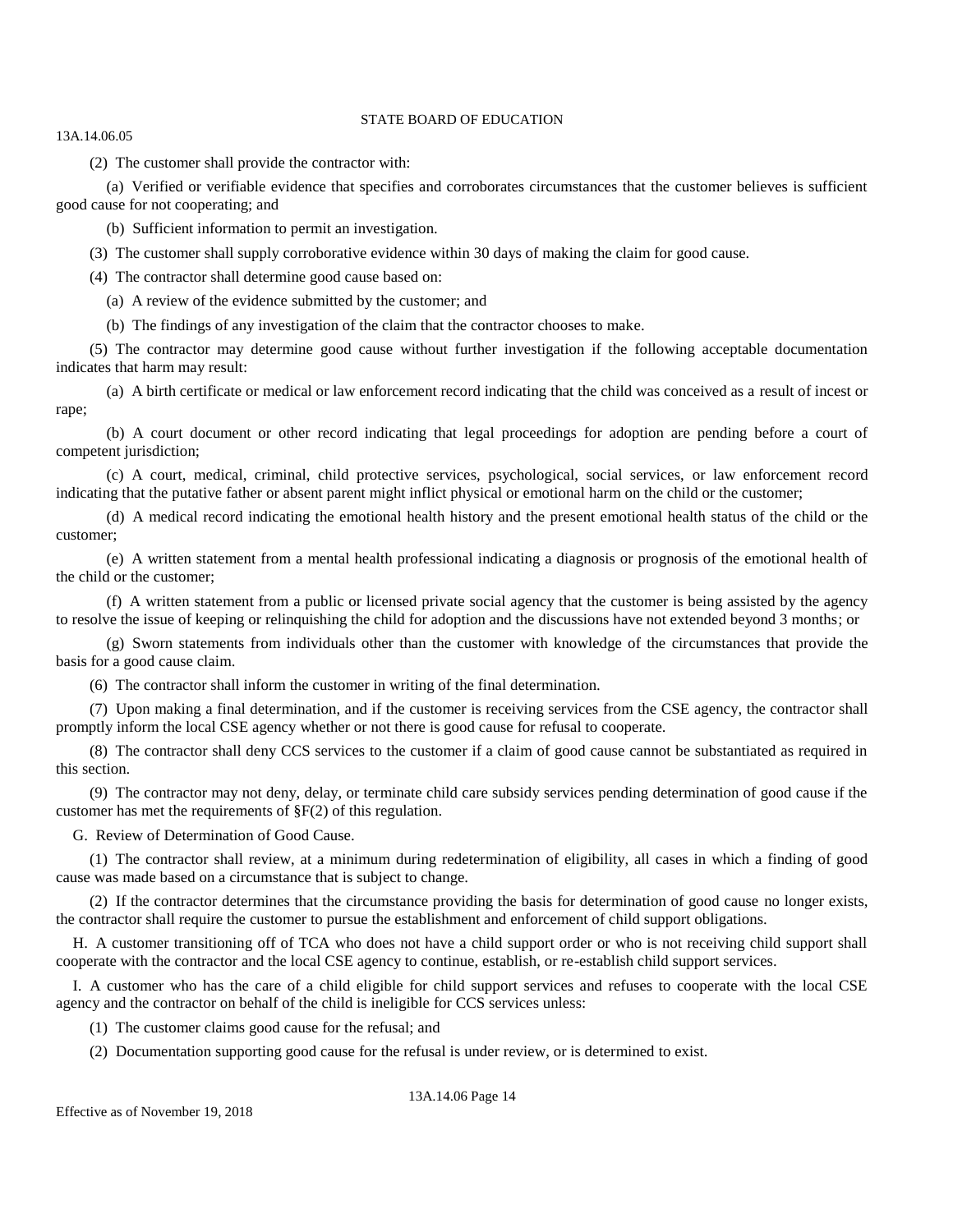#### **.05 Application Process.**

A. A customer shall apply to the contractor for CCS Program services.

B. In order to be approved to receive CCS Program services, a customer shall submit a complete application to the contractor by fax or mail, which shall consist of:

(1) A completed, signed, and dated CCS Program services application form approved by the Division;

(2) Verification of employment earnings;

(3) If applicable, verification of training or school attendance with days and hours of the activity; and

(4) If applicable, verification of child support payments or an application to agree to pursue child support.

C. The contractor shall decide to accept or deny the application within:

(1) 30 calendar days from the date of receipt of the signed application, if all verifications are received by the 25th day following application; or

(2) 35 calendar days from the date of receipt of the signed application, if all verifications are:

(a) Received between the 25th and 30th days following application; or

(b) Not received by the contractor.

D. The customer is eligible from the date a signed application is received if the contractor determines that the customer is eligible for services.

E. Program Freeze.

(1) The contractor shall inform a customer that a program freeze exists and that a child care placement cannot be made immediately when the:

(a) List of available providers has been exhausted and a provider cannot be located who is either acceptable to the parent or appropriate to the child; or

(b) Funds are not available to provide the service.

(2) The contractor shall maintain a list of all eligible customers by date of application and in accordance with the service priorities established under Regulation .08A of this chapter.

F. Denial. The contractor shall deny the application if the customer:

(1) Fails to meet all applicable eligibility requirements set forth at Regulation .03 of this chapter;

(2) Was terminated from CCS Program services for failure to pay the required copayment or inability to provide proof of payment;

(3) Fails to provide the required documentation within 30 days of initiating an application;

(4) Is disqualified for CCS payment pursuant to Regulation .14M of this chapter and the disqualification period has not ended; or

(5) Fails to provide acceptable proof of identity for a child for whom CCS Program services are requested.

G. Notice. The contractor shall send a written denial notice to the customer that includes:

- (1) The decision;
- (2) The basis for the decision;
- (3) The regulation supporting the decision; and

(4) An explanation of the customer's hearing and appeal rights.

### **.06 Provider Requirements.**

A. Subsidized child care services may be provided only by:

- (1) A family child care home;
- (2) A child care center; or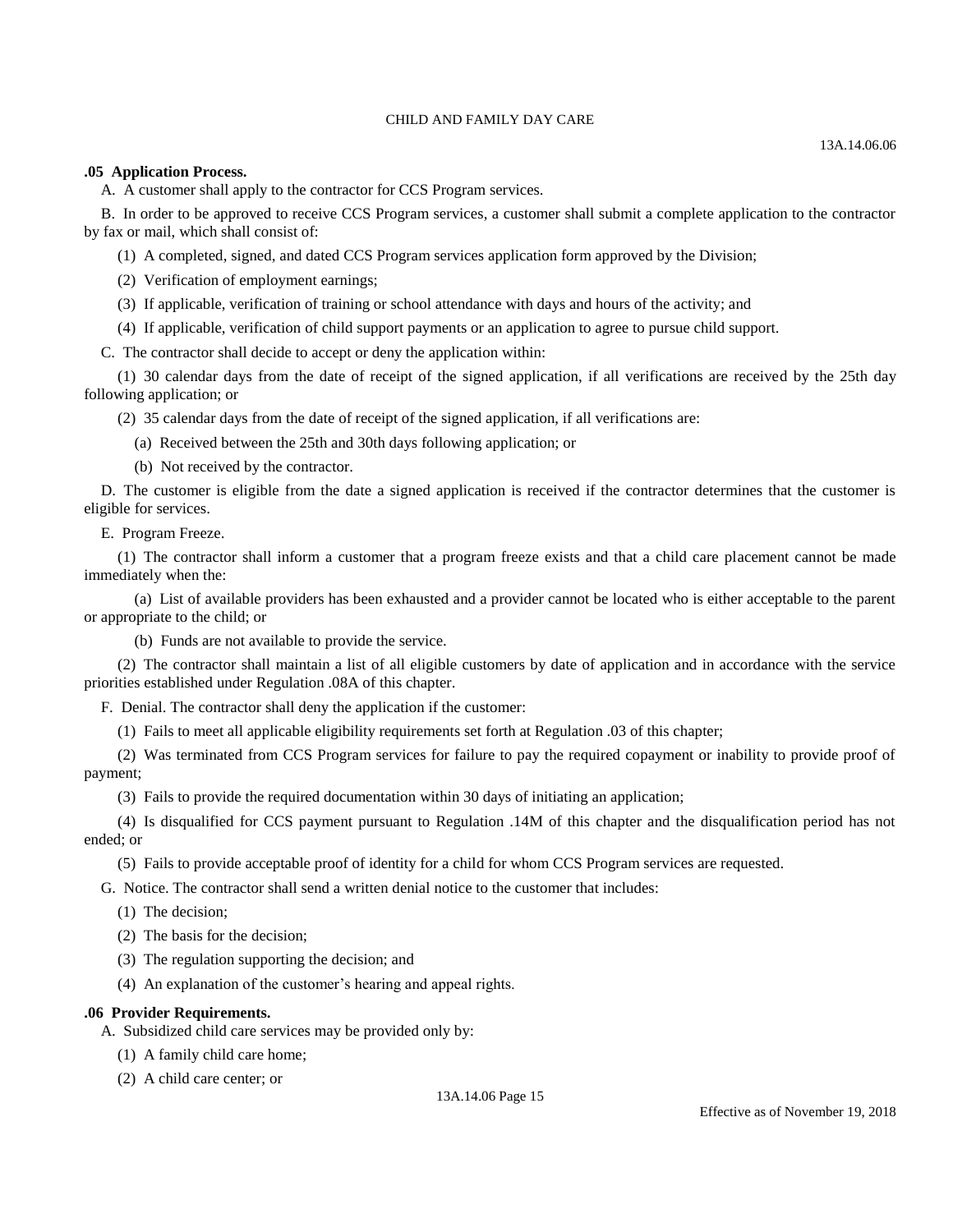13A.14.06.06

(3) An individual approved by the CCS Branch to provide informal child care.

B. Maryland EXCELS Participation.

(1) Effective June 29, 2015, the operator of a child care center or a family child care home may not receive CCS Program reimbursement for child care services provided on or after that date unless the operator has applied on or before that date to participate in Maryland EXCELS.

(2) Within 12 months of acceptance into Maryland EXCELS, the operator of a child care center or a family child care home shall request Maryland EXCELS to publish the program's quality rating in order to remain eligible for continued CCS Program reimbursement.

(3) An informal child care provider is not eligible to participate in the Maryland EXCELS program.

C. Tiered Reimbursement.

(1) Eligibility for tiered reimbursement payments is limited to a child care center or a family child care home that has a published Maryland EXCELS quality rating level of 3, 4, or 5.

(2) An informal child care provider is not eligible for tiered reimbursement payments.

(3) An eligible provider shall be paid a tiered reimbursement amount for each CCS Program child in care that is:

(a) In addition to the child's subsidy payment; and

(b) Reflective of the applicable percentage specified at  $\S C(4)$  of this regulation.

(4) A tiered reimbursement payment amount is determined by multiplying the child's subsidy amount by the applicable percentage specified for the provider's Maryland EXCELS level:

|                                             |            | EXCELS Level 3 EXCELS Level 4 EXCELS Level 5 |               |
|---------------------------------------------|------------|----------------------------------------------|---------------|
| Family Child Care Home                      |            |                                              |               |
| Child younger than 24 months old 11 percent |            | $ 22$ percent                                | $ 29$ percent |
| Child 24 months old or older                | 10 percent | $ 21$ percent                                | $ 28$ percent |
| Child Care Center                           |            |                                              |               |
| Child younger than 24 months old 22 percent |            | $ 37$ percent                                | $ 44$ percent |
| Child 24 months old or older                | 10 percent | 19 percent                                   | $ 26$ percent |

(5) A provider's tiered reimbursement payments become effective for the first service period following the provider's publication at Maryland EXCELS at quality level rating 3, 4, or 5.

D. Informal Child Care.

(1) The customer may choose to use an approved informal child care provider.

(2) The contractor shall provide payment for the following informal child care arrangements:

(a) Relative care;

(b) In-home care; and

(c) Babysitting.

(3) In addition to submitting a CCS Program services application, the customer shall submit to the contractor a signed statement, on a form provided by the contractor, that specifies:

(a) Where the informal care is to be provided;

- (b) The relationship of the child to the informal child care provider; and
- (c) The names and ages of each child who will receive informal child care.

(4) Unless approved as an informal child care provider before April 1, 2015, each individual who provides informal child care shall be a Maryland resident.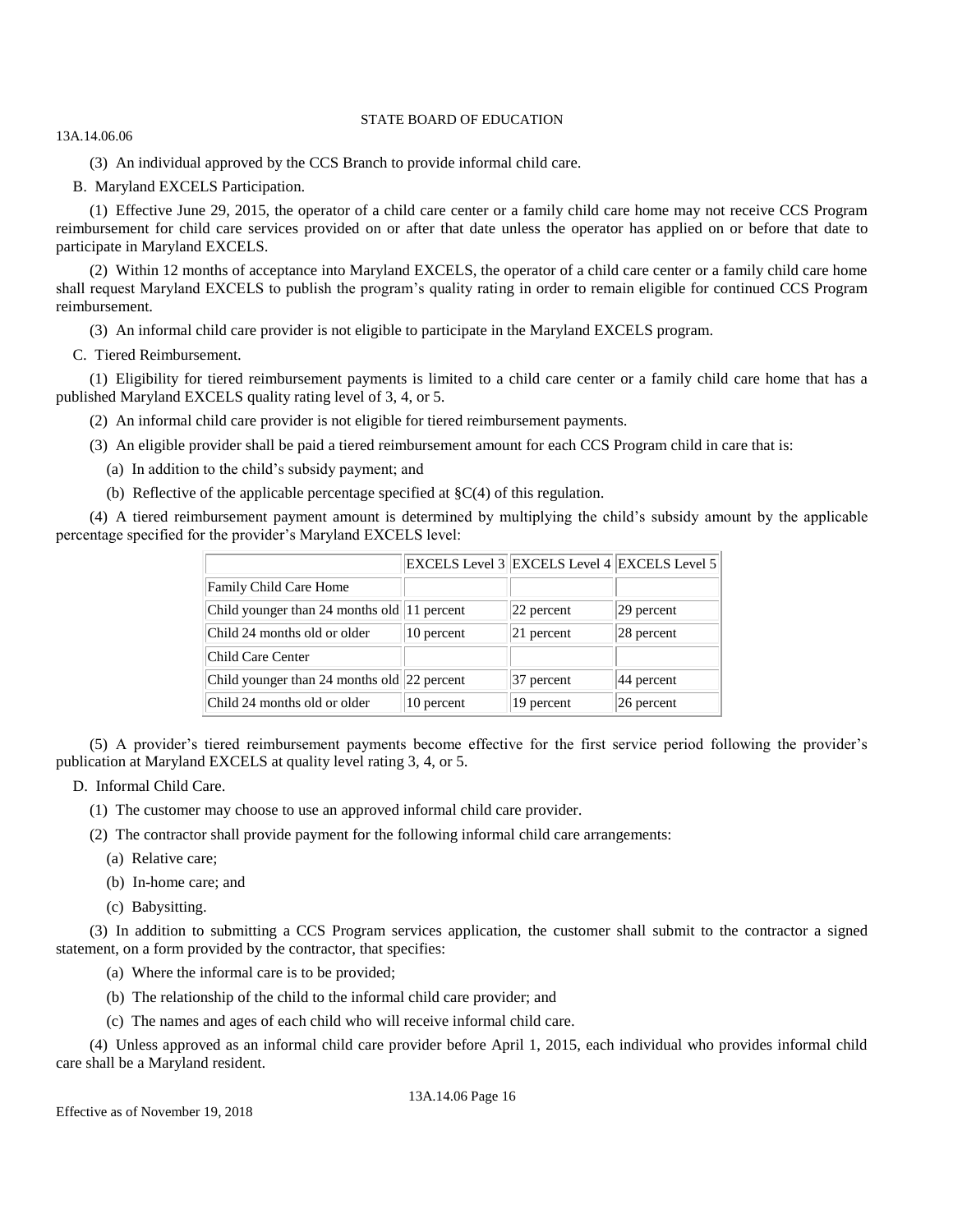13A.14.06.06

(5) An informal child care provider and each individual 18 years old or older who is a resident in the home shall apply for a fingerprint-supported State and federal criminal background check.

(6) Criminal Background Check Review.

(a) An individual who wishes to serve as an informal child care provider and each individual 18 years old or older who is a resident in the home shall apply for a fingerprint-supported State and federal criminal background check.

(b) The CCS Branch may not approve an individual to serve as an informal child care provider if the individual or a resident in the home who is 18 years old or older has received a conviction, a probation before judgment disposition, a not criminally responsible disposition, or a pending charge for the commission or attempted commission of:

(i) A crime involving a child, cruelty to animals, domestic violence, or a weapons or firearms violation of federal or State law;

- (ii) A sex offense;
- (iii) A violent crime classified as a felony;
- (iv) Abduction or kidnapping;
- (v) Abuse of a child or an adult;
- (vi) Confinement of an unattended child;
- (vii) Manufacturing, distributing, or dispensing a controlled dangerous substance;
- (viii) Perjury;
- (ix) Pornography;
- (x) Possession with intent to manufacture, distribute, or dispense a controlled dangerous substance; or
- (xi) Reckless endangerment.

(7) Child Abuse and Neglect Record Review.

(a) The contractor shall conduct a child abuse and neglect record review for each individual who:

- (i) Applies to serve as an informal provider; or
- (ii) Resides in the informal care home and is 18 years old or older.

(b) At least once every 2 years that an informal provider continues to provide care, the contractor shall conduct a new child abuse and neglect record review for:

- (i) The provider; and
- (ii) Each resident of the home who is 18 years old or older;

(c) The individual applying to serve, or serving, as an informal provider shall submit to the contractor a signed, dated, and notarized consent form that authorizes the CCS Branch to conduct a review of child abuse and neglect records for information about:

- (i) The individual; and
- (ii) Each resident in the informal child care home who is 18 years old or older.

(d) If a child abuse and neglect record review finds that the subject of the review may have been responsible for abuse or neglect, the contractor shall make a request to the local department of social services for the details of the finding.

(8) Informal Care Home Child Capacity.

(a) Unless approved otherwise by the CCS Branch, an informal child care home may not contain more than:

- (i) Six children present in care at the same time; or
- (ii) Two children younger than 2 years old in care at the same time.

(b) In determining the maximum child care capacity of an informal care home, the contractor shall count a resident in the home who is younger than 6 years old as a child in care.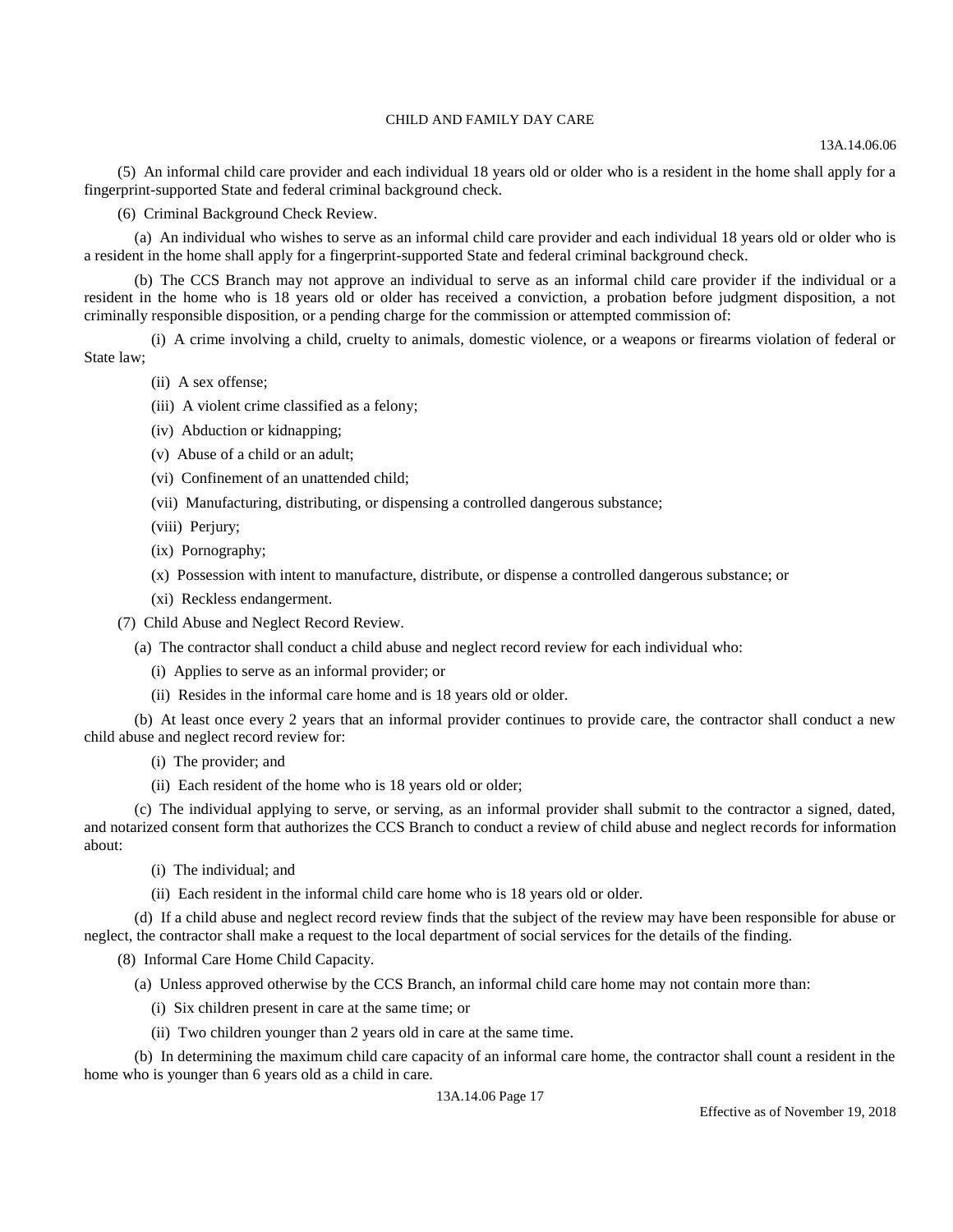13A.14.06.07

(9) An individual is approved to serve as an informal child care provider as of the date on which the contractor is in possession of documentation showing that the individual and each resident in the home who is 18 years old or older has successfully passed a:

(a) Criminal background check; and

(b) Review of records of abuse and neglect of children or adults.

(10) Payment to an approved informal provider is effective on the date that the individual is approved to serve as an informal child care provider.

(11) The contractor may not approve payment:

(a) If an informal child care provider or a resident in the home who is 18 years old or older has not successfully passed a:

(i) Criminal background check; or

(ii) Review of records of abuse and neglect of children or adults; or

(b) For any day on which the provider is determined to be out of compliance with the child capacity requirements set forth at  $$D(8)$  of this regulation.

(12) Disapproval of payment to an informal provider pursuant to  $$D(11)(a)$  of this regulation shall be effective as of the day on which the contractor receives information that the provider or a resident in the home who is 18 years old or older has not successfully passed a criminal history background check or a review of records of abuse and neglect of children or adults.

(13) If payment is disapproved, the contractor shall provide written notification of that disapproval to the:

(a) Provider; and

(b) Parent of each child in care.

(14) An individual providing, or applying to provide, informal child care services does not have hearing and appeal rights under the CCS Program except in the case of an intentional program violation.

### **.07 Child Care Vouchers.**

A. Use of Voucher.

(1) A CCS Program voucher may be used only with:

- (a) A child care center;
- (b) A family child care home: or
- (c) An approved informal child care provider.

(2) An informal child care voucher may be used only for informal child care.

B. Voucher Issuance.

(1) A contractor shall:

(a) Issue a voucher to an eligible customer that is:

(i) Effective from the date a signed and dated application is received and all required verifications have been approved; and

(ii) Related to the schedule and duration of the applicant's activity; and

(b) Provide access to information and referral services to assist the customer in finding appropriate child care.

(2) Except for a voucher issued pursuant to Regulation .09A(3) of this chapter, or unless a voucher becomes void pursuant to §B(3) of this regulation, each voucher is valid for a maximum of 12 months from the voucher's issue date if the voucher is returned to the contractor within 60 days of its issue date.

(3) A child care voucher is void if:

- (a) It is not signed by the child care provider and the customer;
- (b) Placement is not made; or

13A.14.06 Page 18

Effective as of November 19, 2018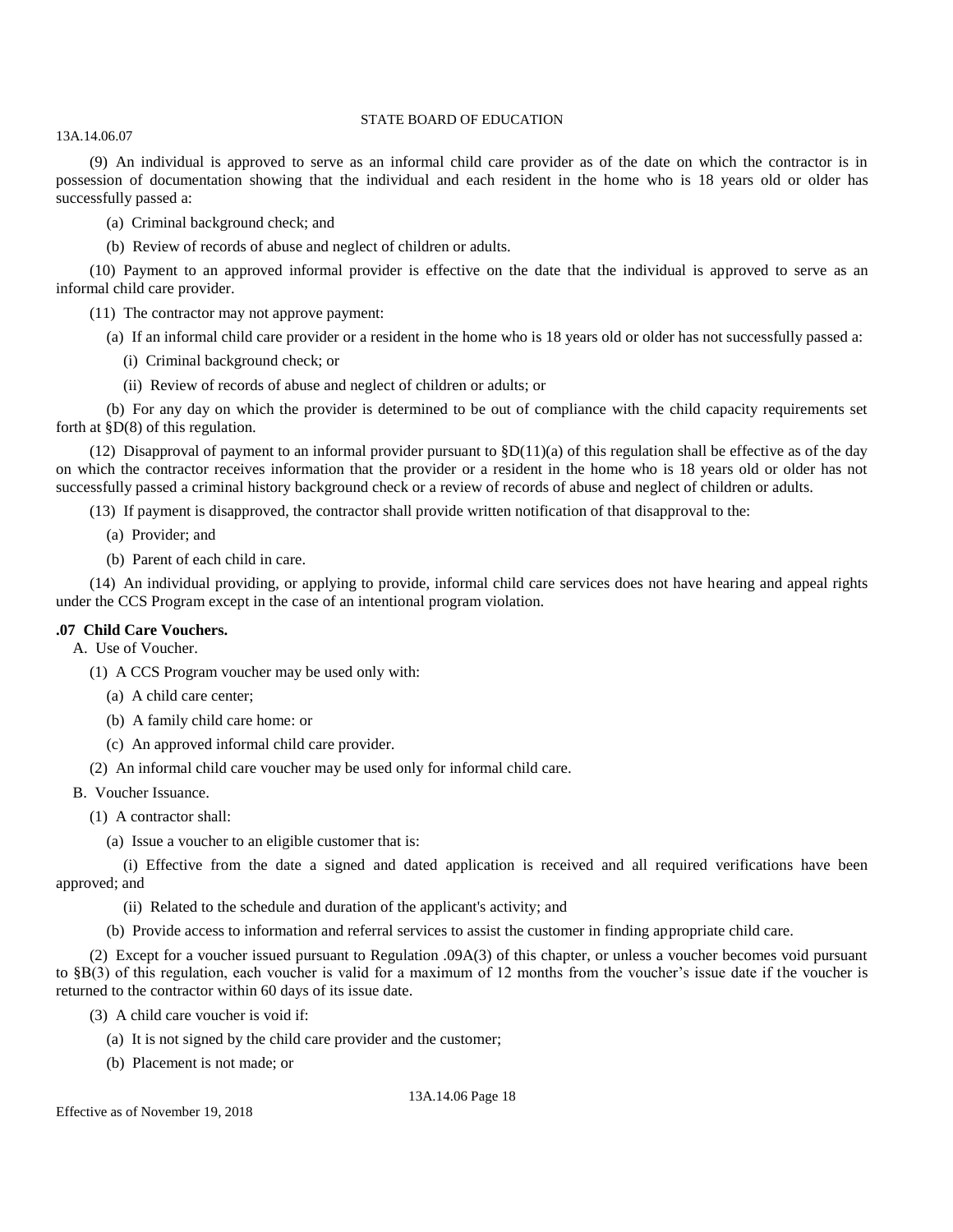13A.14.06.10

(c) It is not returned to the contractor within 60 days of its issue date.

(4) The contractor shall issue to a customer a notification of the expiration of a voucher at least 15 days before the expiration date to allow for application and review of the customer's eligibility for a new voucher.

(5) A new voucher may be issued if a customer moves to another local jurisdiction in Maryland and the contractor determines that the customer is still eligible for CCS Program services.

#### **.08 Service Groups.**

A. Except that primary consideration within a service priority shall be given to a family requiring CCS Program services for a child with a disability or evidence of homelessness, provision of CCS Program services to a family shall be made according to established service priorities, which are:

(1) Priority 1, the highest service priority, which includes individuals who are receiving TCA and are:

- (a) Job searching;
- (b) Participating in a job readiness activity that has been verified by FIA; or
- (c) Participating in an approved activity for at least 20 hours per week;

(2) Priority 2, which includes individuals who are participating in an approved activity and are in compliance with TCA program requirements when their case closed and:

- (a) Who have received TCA at any time within the prior 6 months;
- (b) Who are no longer eligible for TCA; and

(c) Whose family income is less than or equal to the amounts listed for copayment levels A through J in Regulation .03H of this chapter, for the family's size; and

(3) Priority 3, the lowest service priority, which includes individuals who are participating in an approved activity and:

(a) Who are not TCA applicants or recipients; and

(b) Whose family income is less than or equal to the amounts listed for copayment levels A through J in Regulation .03H of this chapter, for the applicant's family size.

B. If the CCS Program is reduced because of insufficient funds:

(1) The order of the priorities shall be applied in reverse for terminating services; and

(2) Within each service priority, services shall be terminated beginning with customers meeting income eligibility level J criteria, as set forth at Regulation .03H of this chapter, and, if necessary, proceeding in reverse order to income eligibility level A.

#### **.09 Redetermination.**

A. Unless a family with an open case is placed on program freeze status due to insufficient program funds, a contractor shall make a determination of child care need for a family:

(1) When there are significant changes in the family situation that may affect program eligibility, such as the reportable events set forth at Regulation .03G of this chapter;

- (2) At least every 12 months; or
- (3) Within 10 calendar days of the completion of an Early Head Start or Head Start Program year if the child:
	- (a) Is enrolled in Early Head Start or Head Start; and
	- (b) Receives CCS Program services.

B. At redetermination, if a family with a child enrolled in Early Head Start or Head Start has an income that is overscale, the family shall continue in the CCS Program at income level J for the remainder of the Early Head Start or Head Start program year.

#### **.10 Termination.**

- A. The contractor shall terminate CCS Program payments if the:
	- (1) Program is reduced because of insufficient funds or is oversubscribed;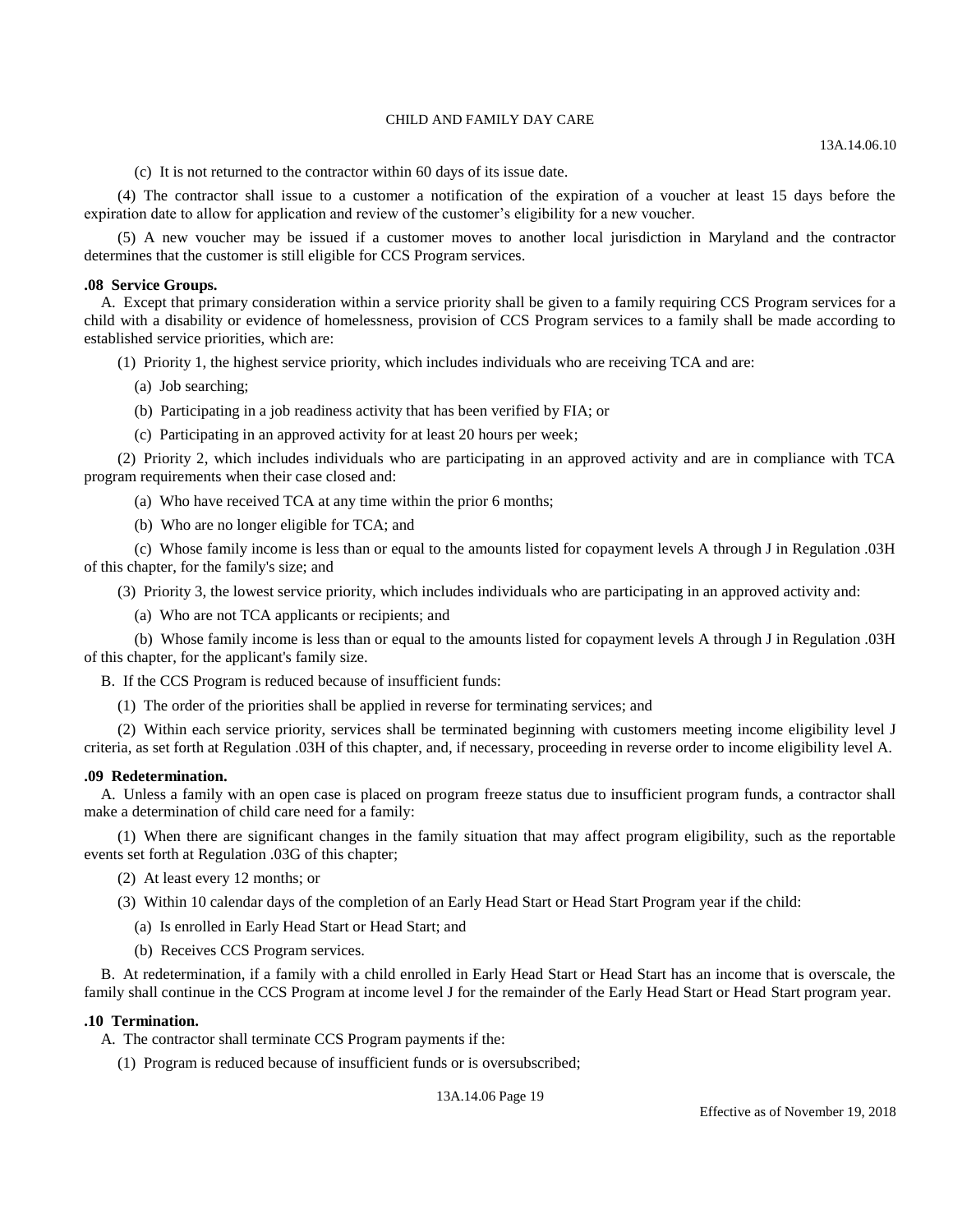13A.14.06.11

(2) Contractor determines that the parent violates the requirements of the CCS Program; or

(3) Customer:

(a) Fails to submit a complete application as specified at Regulation .05B of this chapter;

(b) Is no longer eligible on the basis of need or of income:

(c) Fails to pay the copayment, recorded on the voucher, when it is due;

(d) Commits welfare fraud as defined in the Criminal Law Article, §§8-501—8-504, Annotated Code of Maryland, and cited in the terms of agreement of the child care subsidy voucher;

(e) Fails to provide documentation required by the contractor to re-determine eligibility;

(f) Having care of a child eligible for child support services, refuses to cooperate with the State in pursuing child support obligations unless good cause is determined to exist;

(g) Fails to report any change, as specified in Regulation .03G of this chapter, that results in the receipt of benefits for which the applicant is not eligible;

(h) Fails to verify immunizations appropriate to the child's age pursuant to Regulation .03D of this chapter for each child receiving services; or

(i) Has been disqualified pursuant to Regulation .14O of this chapter, and the disqualification period has not ended.

B. Notification of Termination.

(1) Except for parents and providers who do not return the signed voucher to the contractor within 60 days, the contractor shall send a written notice to the parent and the provider at least 5 calendar days before termination of child care services or reduction of child care benefits that specifies the:

- (a) Action to be taken;
- (b) Reason for the action;
- (c) Regulatory basis for the action; and
- (d) Parent's hearing and appeal rights.

(2) If a voucher is written for less than 5 calendar days, the notification period does not apply.

# **.11 Payments for Child Care Services.**

A. Basis of Payment.

(1) A sufficient number of invoice forms will be sent to the provider to cover the necessary service periods of a voucher after the voucher has been returned to the local department.

(2) A child care provider is paid:

(a) According to the weekly service unit rates as set out in §§B—D of this regulation for subsidies and Regulation .10B of this chapter for copayments;

(b) Based on 21.69 days in each month; and

(c) For authorized service units only.

(3) A separate payment rate is established for each of the following seven CCS service regions within the State for family homes and child care centers:

- (a) Region U, which comprises Cecil, Queen Anne's, St. Mary's, Talbot, and Washington counties;
- (b) Region V, which comprises Caroline, Dorchester, Kent, Somerset, and Wicomico counties;
- (c) Region W, which comprises Anne Arundel, Calvert, Carroll, Charles, and Prince George's counties;
- (d) Region X, which comprises Howard and Montgomery counties;
- (e) Region Y, which comprises Baltimore, Frederick, and Harford counties;
- (f) Region Z, which comprises Allegany, Garrett, and Worcester counties; and
- (g) Region BC, which is Baltimore City.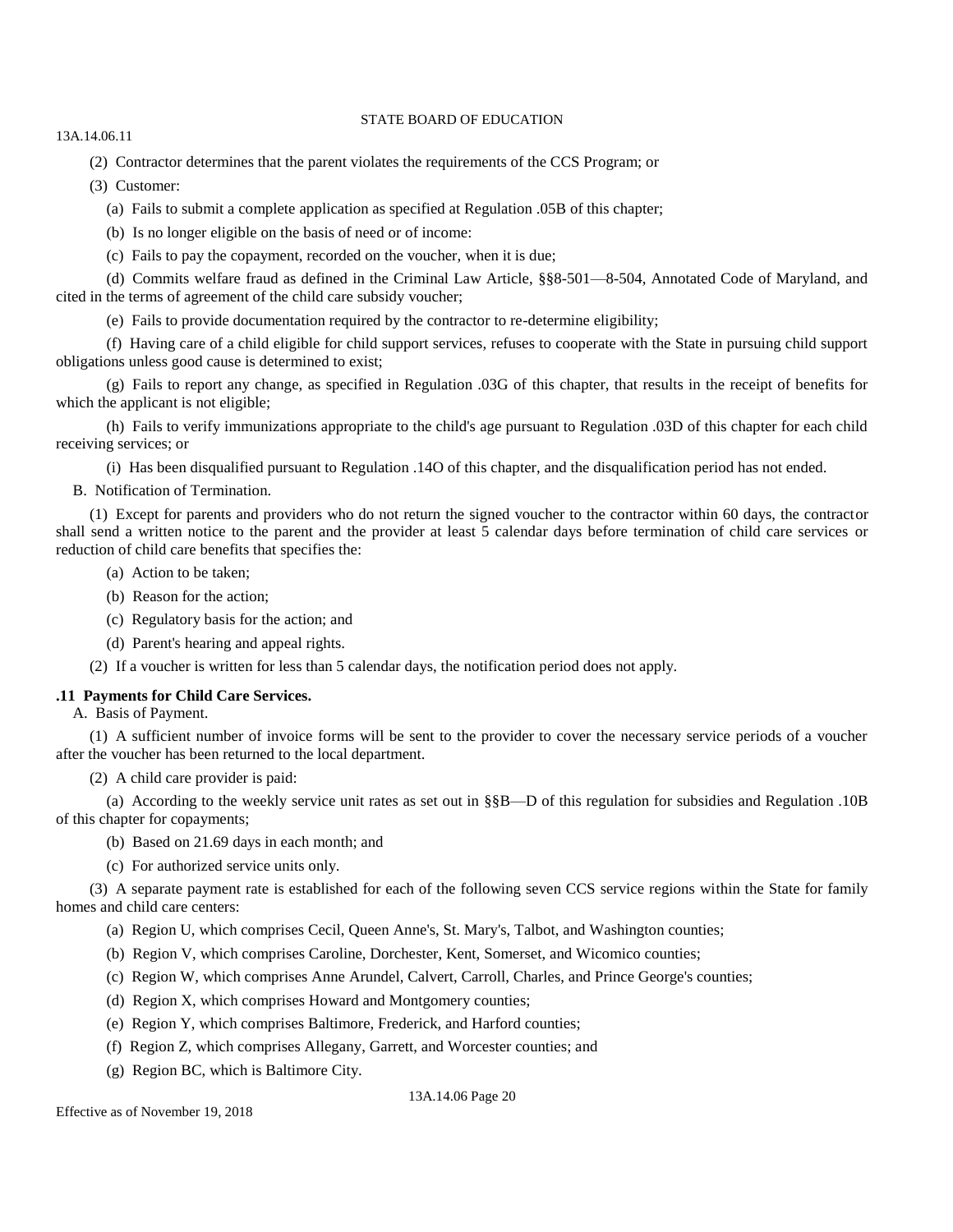B. Rate of Payment and Cost Guidelines — Family Child Care Home.

(1) This section shall apply only to a family child care home that is registered to operate pursuant to COMAR 13A.15.

- (2) The amount paid to a family child care provider who cares for a child in the provider's home is the lowest of the:
	- (a) Regional weekly service unit rates established by this regulation;

(b) Weekly rate charged to the general public by the provider if that rate is comparable and competitive with the going rate in the community; or

(c) Actual cost of care.

(3) The regional weekly service unit rates specified in this subsection are based on three units of service per day. For twounit and one-unit regional weekly rates, multiply by 2/3 and 1/3, respectively, the following regional weekly rates:

(a) Rate for a child 24 months old or older:

- (i) Region  $U $93.63$ ;
- (ii) Region  $V $83.11$ ;
- (iii) Region W \$115.97;
- (iv) Region  $X $147.43$ ;
- (v) Region Y \$115.91;
- (vi) Region  $Z$   $-$  \$85.46; and
- (vii) Region BC \$106.35; or

(b) Rate for a child younger than 24 months old:

- (i) Region  $U $123.00$ ;
- (ii) Region  $V $100.34$ ;
- (iii) Region  $W $156.71$ ;
- (iv) Region  $X $184.50$ ;
- (v) Region  $Y $148.63$ ;
- (vi) Region  $Z $97.38$ ; and
- (vii) Region BC \$141.08.

C. Rate of Payment and Cost Guidelines — Child Care Center and Large Family Child Care Home.

(1) The amount paid to a child care center is the lowest of the:

(a) Regional weekly service unit rates established by this regulation;

(b) Weekly rate charged to the general public by the child care center if that rate is comparable and competitive with the going rate in the community; or

(c) Actual cost of care.

(2) The regional weekly service unit rates specified in this subsection are based on three units of service per day. For twounit and one-unit regional weekly rates, multiply by 2/3 and 1/3, respectively, the following regional weekly rates:

- (a) Rate for a child 24 months old or older:
	- (i) Region  $U $108.24$ ;
	- (ii) Region  $V $91.25$ ;
	- (iii) Region  $W = $126.00$ ;
	- (iv) Region  $X $166.95$ ;
	- (v) Region  $Y $128.18$ ;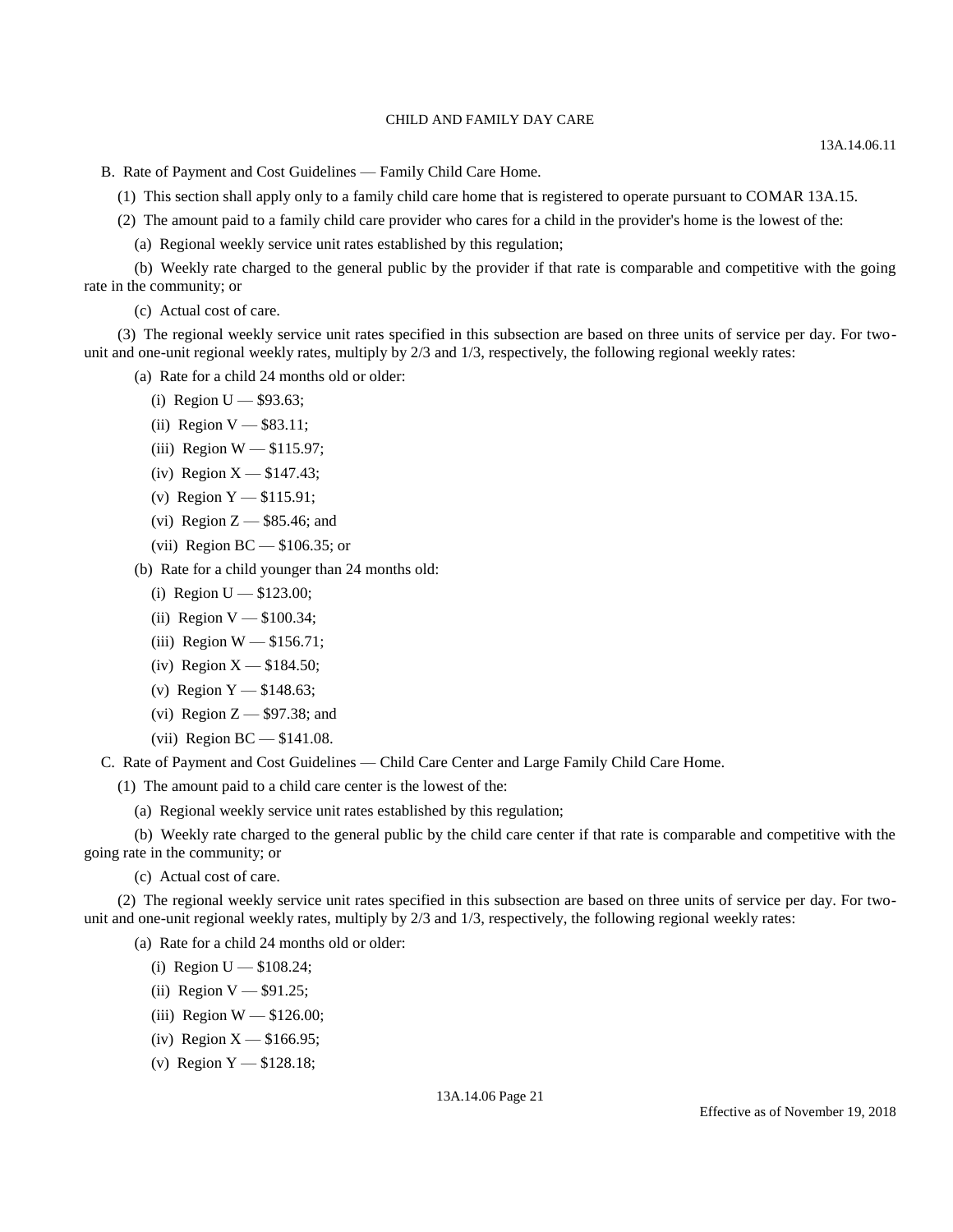13A.14.06.11

- (vi) Region Z \$87.79; and
- (vii) Region BC \$112.16; or
- (b) Rate for a child younger than 24 months old:
	- (i) Region  $U $172.42$ ;
	- (ii) Region  $V $146.79$ ;
	- (iii) Region W \$199.88;
	- (iv) Region  $X $261.38$ ;
	- (v) Region Y \$208.29;
	- (vi) Region Z \$112.75; and
	- (vii) Region BC \$187.79.

D. The informal child care weekly service unit rates specified in this section are based on three units of service per day. For two-unit and one-unit regional weekly rates, multiply by 2/3 and 1/3, respectively, the following jurisdictional weekly rates:

- (1) Rate for a child 24 months old or older:
	- (a) Allegany County \$53.76;
	- (b) Anne Arundel County \$56.81;
	- (c) Baltimore County \$60.38;
	- (d) Calvert County \$56.81;
	- (e) Caroline County \$41.53;
	- (f) Carroll County \$56.81;
	- (g) Cecil County \$53.76;
	- (h) Charles County \$56.81;
	- (i) Dorchester County \$41.53;
	- (j) Frederick County \$60.38;
	- (k) Garrett County \$54.01;
	- (l) Harford County \$60.38;
	- (m) Howard County \$75.92;
	- (n) Kent County \$41.53;
	- (o) Montgomery County \$75.92;
	- (p) Prince George's County \$56.81;
	- (q) Queen Anne's County \$46.88;
	- (r) St. Mary's County \$53.76;
	- (s) Somerset County \$41.53;
	- (t) Talbot County \$46.88;
	- (u) Washington County \$54.01;
	- (v) Wicomico County \$41.53;
	- (w) Worcester County \$44.07; and
	- (x) Baltimore City  $-$  \$54.77; or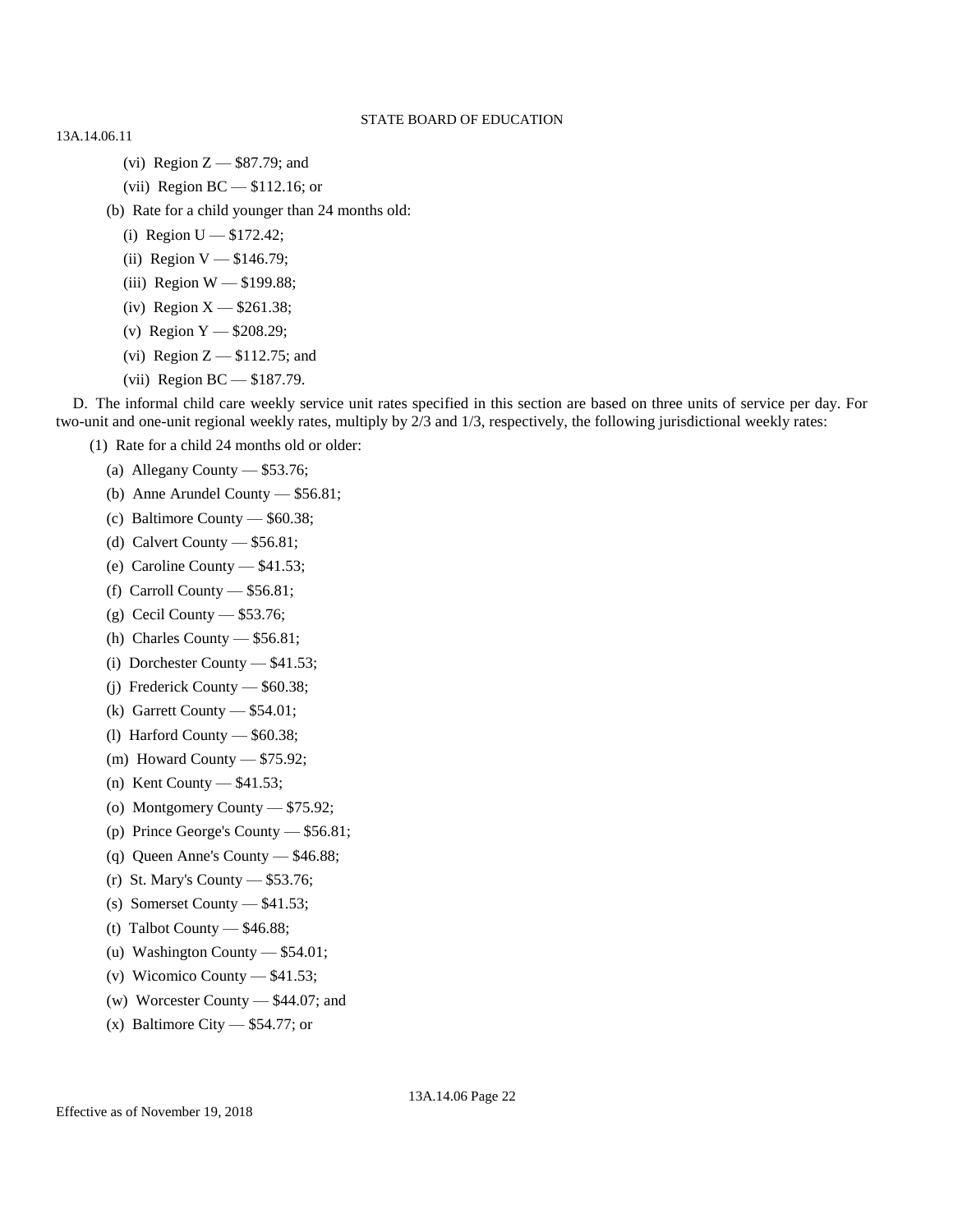(2) Rate for a child younger than 24 months old:

- (a) Allegany County \$62.93;
- (b) Anne Arundel County \$71.84;
- (c) Baltimore County \$71.84;
- (d) Calvert County \$71.84;
- (e) Caroline County \$46.88;
- (f) Carroll County \$73.12;
- (g) Cecil County \$55.28;
- (h) Charles County \$71.84;
- (i) Dorchester County \$46.88;
- (j) Frederick County \$71.84;
- (k) Garrett County \$62.93;
- (l) Harford County \$71.84;
- (m) Howard County \$90.95;
- (n) Kent County \$46.88;
- (o) Montgomery County \$90.95;
- (p) Prince George's County \$71.84;
- (q) Queen Anne's County \$55.28;
- (r) St. Mary's County \$62.93;
- (s) Somerset County \$46.88;
- (t) Talbot County  $-$  \$55.28;
- (u) Washington County \$55.28;
- (v) Wicomico County \$46.88;
- (w) Worcester County \$46.88; and
- $(x)$  Baltimore City  $-$  \$69.04.
- E. Additional Costs.

(1) A payment rate schedule is established for children attending public or nonpublic elementary or middle schools for the full school day who receive child care services. The payment rate schedule is:

- (a) Paid pursuant to the maximum payment rates listed in  $\S\$  $B$ —D of this regulation;
- (b) Valid when authorized child care services are provided:
	- (i) On a regular basis beyond school hours; and
	- (ii) When schools are closed during the school year;
- (c) Based on a 42-week payment schedule that is calculated by averaging the child's rate for:
	- (i) 36 weeks of one or two authorized service units per day when school is scheduled to be in session; and
	- (ii) 6 weeks of three authorized service units per day when school is scheduled to be closed; and
- (d) Applied to an uninterrupted 10-week school vacation when:
	- (i) The vacation period is not included in  $\S F(1)(b)(ii)$  of this regulation; and
	- (ii) The care is authorized by the contractor for three units of service a day.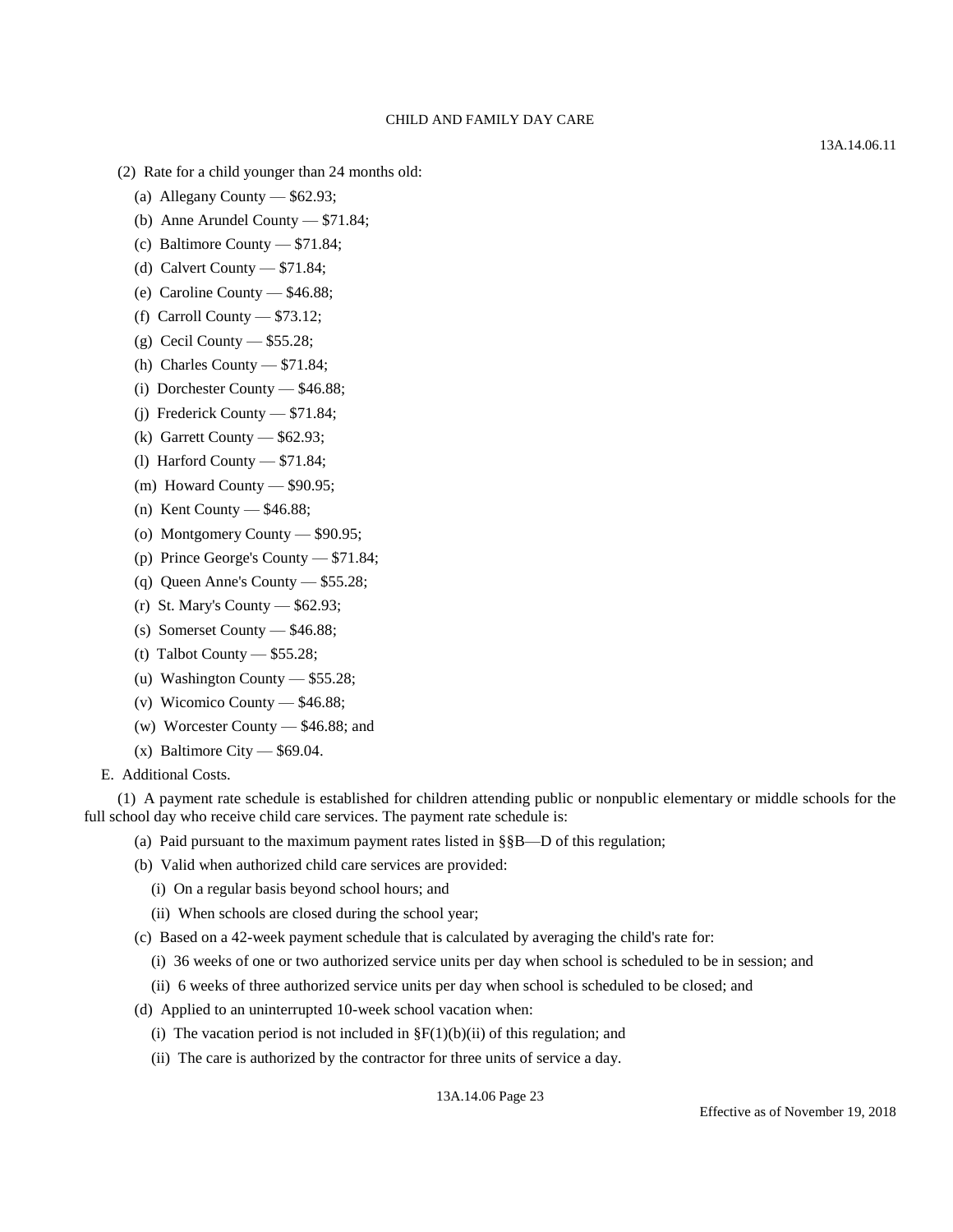13A.14.06.11

(2) The 52-week payment schedule is established for children attending public or nonpublic elementary or middle schools for the full school day that are open year-round and is calculated by averaging the child's rate for:

(a) 36 weeks of one or two authorized service units per day when school is scheduled to be in session;

- (b) 6 weeks of three authorized service units per day when school is scheduled to be closed; and
- (c) 10 designated school vacation weeks of three authorized service units per day.

(3) The contractor shall approve additional costs that exceed the payment rates specified in §§B—D of this regulation when child care is provided during nontraditional hours. Nontraditional hours are:

(a) 1 hour or more between 7 p.m. and 6 a.m. on Monday through Friday; and

(b) Any period of 1 hour or more on Saturday or Sunday.

(4) Additional costs above the rates shall be authorized for care provided weekly during nontraditional hours up to:

(a) 5 percent for one unit of care;

(b) 10 percent for two units of care; or

(c) 15 percent for three units of care.

(5) For a child with a disability, the payment rates specified in §§B and C of this regulation apply, except if the service provider offers documentation to the contractor that the cost of caring for the child with a disability exceeds the reasonable accommodation definition.

(6) The State may assist with one-time only or ongoing accommodation costs for materials or personnel if:

(a) The provider submits to the contractor a completed special disability rate request form, supplied by the contractor, that describes the need for the special accommodation; and

(b) The accommodation does not create a significant difficulty or expense.

(7) Upon receipt of a special disability rate request form that meets the requirements of  $\S E(6)(a)$  of this regulation, the contractor shall:

(a) Approve the additional cost not to exceed the annual allocated amount up to 15 percent above the rates set out in  $\S\$ and C of this regulation; or

(b) If the requested cost exceeds 15 percent, submit a recommendation to the CCS Branch for approval of a higher payment not to exceed the annual allocated amount.

F. Payment Policy.

(1) The contractor shall process payment for the provider for CCS Program services through a completed invoice or other means approved by the CCS Branch.

(2) The rate paid to the provider is based on the region in which the:

(a) Child care is given if the provider is a:

- (i) Family child care provider; or
- (ii) Center child care provider; or

(b) Child resides, if the provider is an informal child care provider.

(3) The subsidy to be paid to a provider by the contractor is computed by subtracting the applicable weekly copayment for each child in the family receiving child care subsidy services, as set forth in Regulation .10B—C of this chapter, from the lowest of the:

(a) Weekly actual cost of care;

(b) Weekly local market rate; or

(c) Weekly applicable maximum provider payment rate set forth in Regulation .09B—D of this chapter.

(4) A provider is paid only for the time authorized by the voucher and may not be paid in excess of that time.

Effective as of November 19, 2018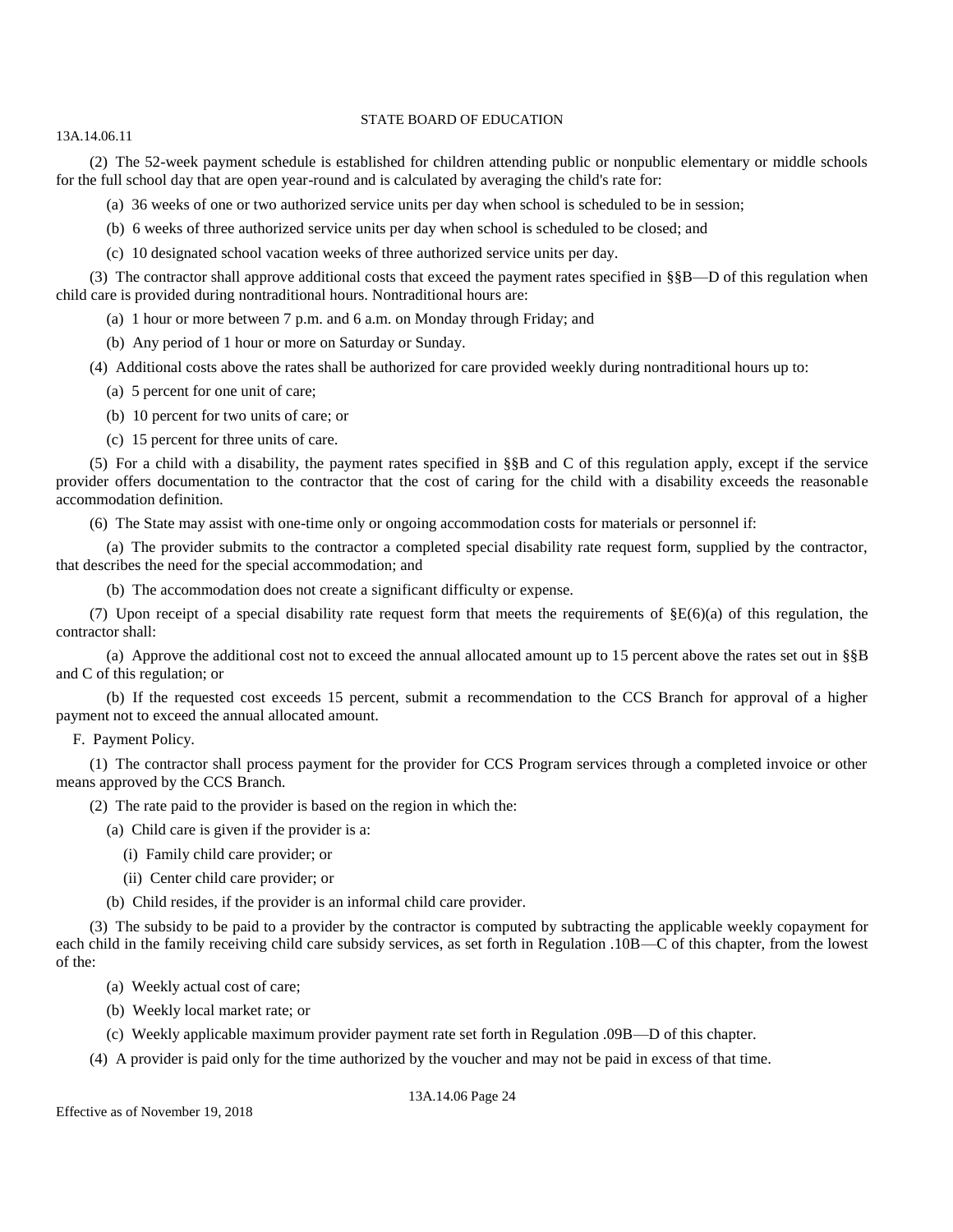(5) A provider may not be paid for more than:

(a) The maximum full-time equivalent slots authorized for care by the Office of Child Care, Licensing Branch for care that is licensed or registered; or

(b) In accordance with Regulation .11D of this chapter, the amount allowed for informal child care.

(6) Except for vouchers written for less than 5 calendar days in accordance with Regulation .07B(2) of this chapter, and subject to  $\S F(12)(a)(vi)$  of this regulation, the contractor shall pay for a 5 calendar day termination notification period to a provider of:

(a) Family child care; or

(b) Center child care.

(7) If a voucher signed by the parent and the provider is not received by the contractor within 60 calendar days of issuance, the provider may not be paid:

(a) Without attendance records signed by the provider and parent; or

(b) For the first 60 calendar days of the voucher.

(8) Except that holidays are included in the payment schedule pursuant to  $\S E(1)$  and (2) of this regulation and not paid separately, family child care providers and center child care providers are paid for six holidays including Christmas, New Year's Day, Memorial Day, Independence Day, Labor Day, and Thanksgiving Day, according to the:

- (a) Number of children enrolled in care the day before the holiday; and
- (b) Enrollment status of the child during the period in which the holiday falls.

(9) Family child care and center child care providers shall be paid for those days when the services are closed for:

- (a) An official emergency that is declared by the State or local government; and
- (b) Voluntary closure days, as defined at Regulation .02B of this chapter, when:
	- (i) Child care services are not provided;
	- (ii) The period of voluntary closure does not include more than 2 consecutive weeks annually; and

(iii) Except in cases of provider or family illness or death, the provider gives 2 weeks written notice of closure to the parent and the contractor.

(10) Family child care and center child care providers are paid for the time a child is absent up to 60 calendar days per calendar year, except that in the case of illness or injury of the child, documented by a health practitioner, the contractor may authorize additional absences.

(11) Payment may not be made to an informal child care provider for any holiday or for any child absence, except that for eligible customers, payments shall be made fora Christmas Day, New Year's Day, Memorial Day, Independence Day, Labor Day, or Thanksgiving Day if the provider submits verification of child attendance in care.

(12) Payment, including that for the termination notification period, may not be made to a provider if:

(a) The provider:

- (i) Denies parental access to the child;
- (ii) Has been identified as responsible for child abuse or neglect, as defined in COMAR 13A.15.01.02B;
- (iii) Is the child's parent, stepparent, or legal guardian, or is a member of the child's CCS or TCA assistance unit;
- (iv) Fails to give 5 calendar days written notice of service termination to the parent;
- (v) Has been disqualified pursuant to Regulation .14M of this chapter and the disqualification period has not ended;
- (vi) Has committed an intentional program violation;
- (vii) If required to be licensed or registered, is not licensed or registered;
- (viii) Has had a child care license or registration suspended or revoked;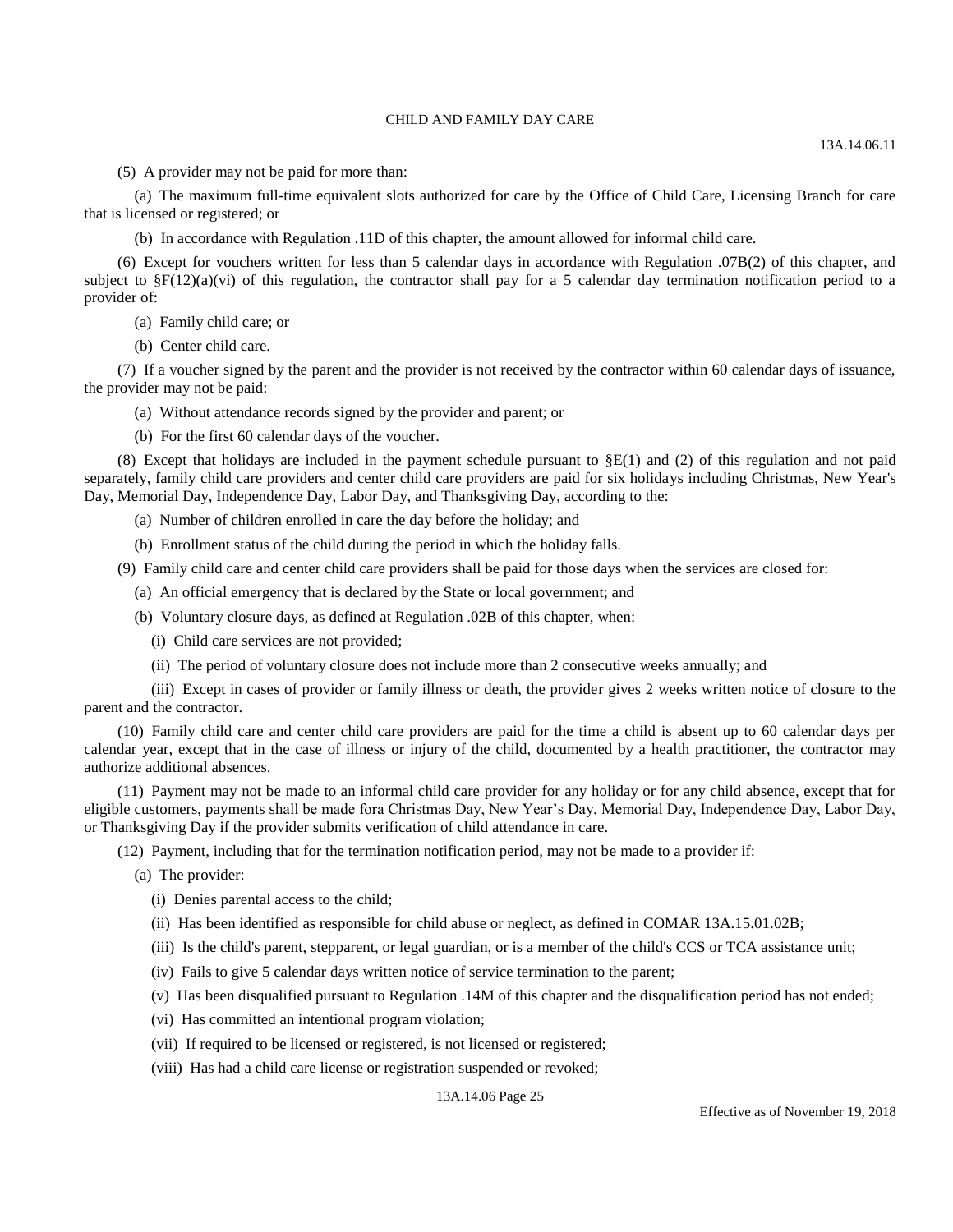13A.14.06.11

(ix) If required to submit an affirmation of compliance with health and safety standards, has not submitted the affirmation;

(x) Has not submitted a signed release of information form consenting to a review of child abuse and neglect records;

(xi) Has not applied for a criminal background check;

(xii) Has a criminal history that includes a conviction, a probation before judgment disposition, a not criminally responsible disposition, or a pending charge for the commission or attempted commission of a crime listed at Regulation .06D(6) of this chapter; or

(b) The contractor has documented information indicating that the provider, a resident in the informal child care home, or the informal child care home itself presents a risk to the health or safety of a child in care.

(13) Stoppage of payment to a provider whose child care license or registration has been suspended or revoked is based on the date of the suspension or revocation notice.

(14) Effective June 29, 2015, payment may not be made to a family child care home or a child care center unless the home or center is participating, or has applied for participation in, Maryland EXCELS and a quality rating has been assigned and published by Maryland EXCELS.

(15) An informal child care provider may not require or request a parent to pay a fee that is in addition to the copayment required by the State.

G. Method of Payment.

(1) State Payment.

(a) The contractor shall pay a provider upon approval of an invoice submitted within 60 calendar days of the end date of the last service period.

(b) The amount of the invoice shall match the authorized service units listed on the voucher.

(c) Payment may not be made for any units in excess of those authorized by the voucher.

(2) Parental Payment.

(a) Parental payment for child care services shall be made directly to the provider at times set by the provider and shall follow the payment policy of the provider.

(b) The parent shall pay the provider the copayment listed on the voucher.

(c) The provider shall give the parent a receipt for the full amount of the parent's payment.

(3) An invoice adjustment may be made within 12 months after the end of the month in which services were provided.

H. Payment Irregularities.

- (1) Overpayments are collected from:
	- (a) Customers when they fail to report a timely change;
	- (b) Providers when they fail to correctly report information;

(c) A customer or provider who benefits from an erroneous service reimbursement made by the contractor.

(2) Calculation of Overpayments. A provider or a customer overpayment, whether it occurs due to incorrect or incomplete information at application, or to a change in the customer's or provider's circumstances that was unreported or reported late, shall:

(a) Be counted from the beginning of the service period; and

(b) Include each subsequent service period in which the incorrect subsidy reimbursement is identified.

(3) The contractor shall calculate the amount of an overpayment to a customer or a provider by determining the:

- (a) Correct amount to be paid;
- (b) Amount of the incorrect payment; and
- (c) Difference between the correct and incorrect payment amounts.

13A.14.06 Page 26

Effective as of November 19, 2018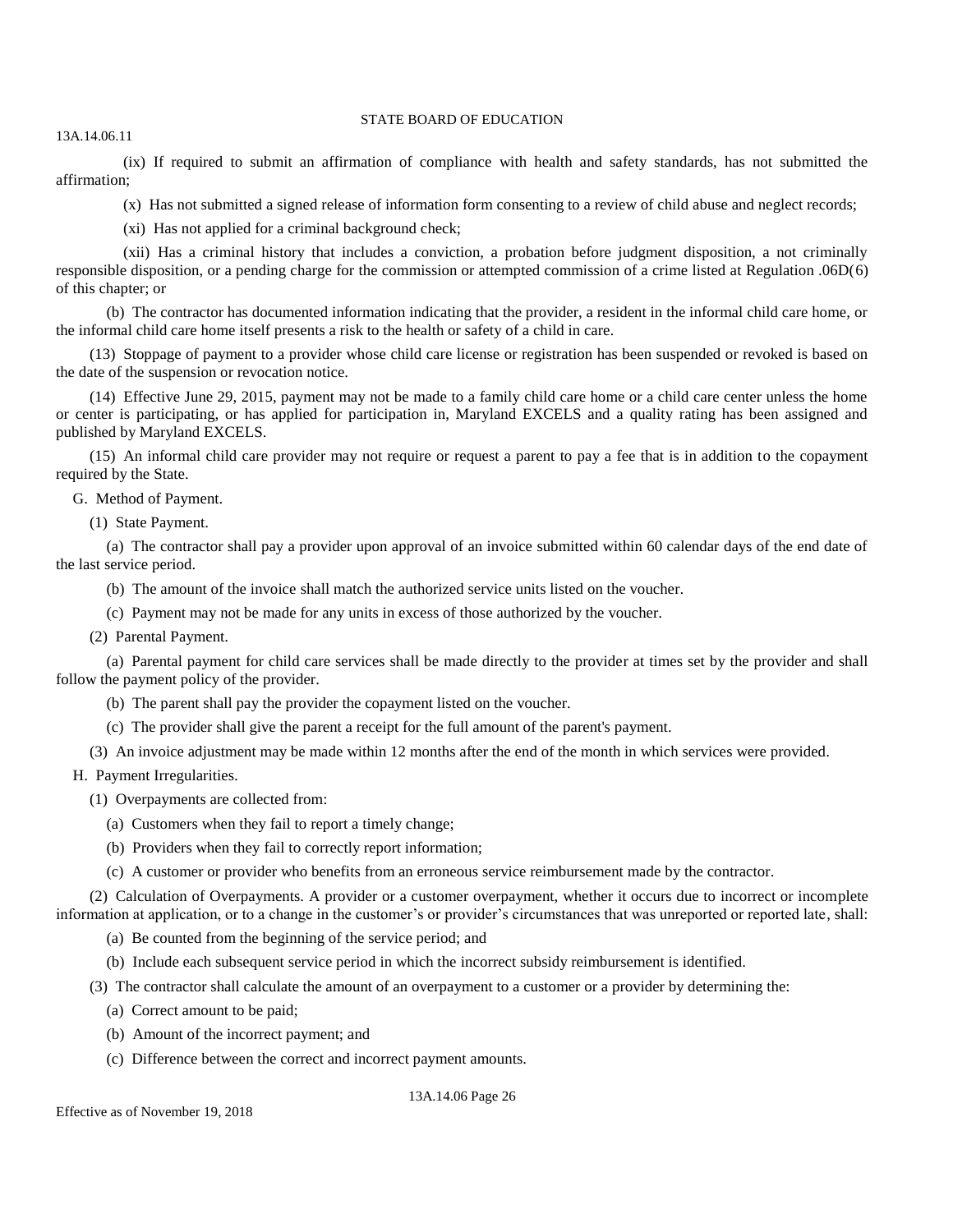(4) Notification.

(a) In the event of an overpayment to a customer or a provider, the contractor shall notify the recipient of the overpayment within 30 calendar days after the discovery of the overpayment.

(b) If, 30 calendar days after the overpayment notification specified at  $\frac{8H(4)}{a}$  of this regulation was sent, there is no response from the overpayment recipient, the contractor shall promptly send a second overpayment notification to the recipient.

(c) If, 30 calendar days after the second overpayment notification specified at  $$H(4)(b)$  of this regulation was sent, there is no response from the overpayment recipient, the contractor shall promptly send a third overpayment notification to the recipient.

(5) Recovery from a customer or a provider of an overpayment amount shall be made by:

- (a) Repayment of the full amount by the customer or the provider, as applicable; or
- (b) If the overpayment amount was paid to the provider, reduction of continuing child care payments.

(6) If a customer or a provider does not pay the repayment of an overpayment amount as directed by the contractor, the contractor shall request that the State take action to collect that amount.

(7) If an overpayment is recovered incrementally, it shall be recovered at a monthly rate of:

(a) 10 percent of the overpayment for cases not involving fraud; or

(b) 20 percent of the overpayment for cases involving fraud.

(8) The contractor shall promptly correct any underpayment to a recipient or a service provider.

#### **.12 Copayments.**

A. Parental Copayments.

(1) An individual or family who uses CCS Program services shall contribute financially to the cost of those services, except for the following, who are exempt:

- (a) TCA applicants or recipients pursuant to Regulation .08A(1) of this chapter;
- (b) SSI recipients; or
- (c) A CCS customer for a voucher issued for a voluntary closure period as defined in Regulation .02B of this chapter.

(2) Except for additional vouchers issued for voluntary closure days, parental copayments are paid to a provider based on the provider's payment schedule and shall include a minimum copayment, as listed on the child care voucher and in accordance with Regulation .11A(2) of this chapter.

(3) Except as exempted under §A of this regulation, parental copayments are assessed for three or fewer children who are receiving child care subsidy services. Copayments are assessed for services provided to an eligible child as follows:

- (a) The youngest child in care is assessed the highest copayment;
- (b) The second child in care, who is the next oldest, is assessed a lower copayment;

(c) The third child in care, who is the next oldest in age to the second child, is assessed the same copayment amount as the second child; and

(d) No copayment is assessed for the fourth child and subsequent children.

(4) Parental copayments are determined on the basis of family size and income as set forth in Regulation .03H of this chapter.

B. Regional Weekly Copayment Tables.

(1) These regional weekly copayment tables are based on three units of service per day. For the two-unit and one-unit regional weekly copayments, multiply the figures in §B(2) and (3) of this regulation by 2/3 and 1/3 respectively.

(2) Copayments for a Child 24 Months Old and Older in Family Child Care or Center Care.

(a) Copayments Amounts for First (Youngest) Child in Care.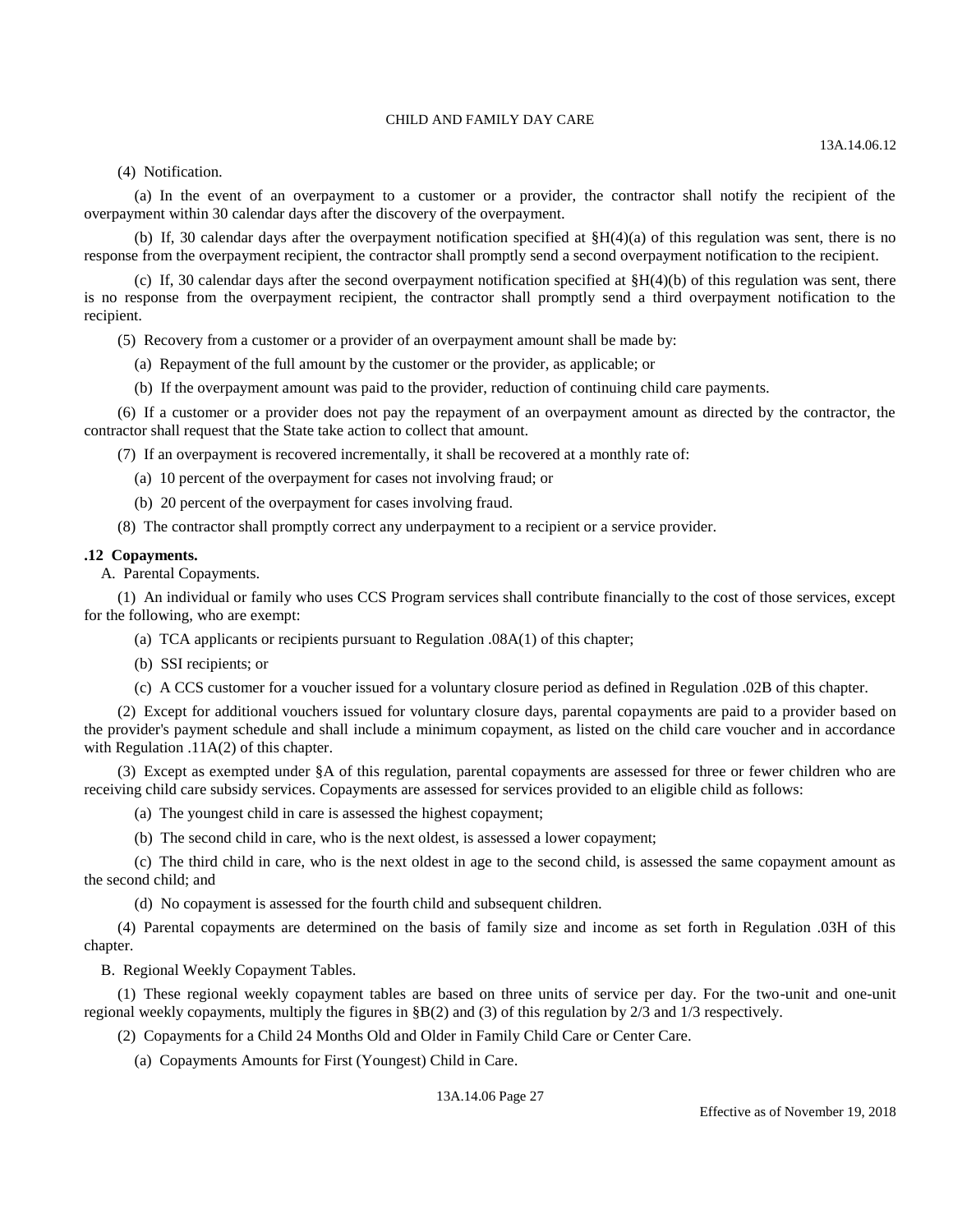| Copayment Level Region U |        | Region V | Region W | Region $X$ | Region Y | Region Z | Region BC |
|--------------------------|--------|----------|----------|------------|----------|----------|-----------|
| A                        | \$4.56 | \$4.03   | \$5.60   | \$7.22     | \$5.54   | \$4.12   | \$5.15    |
| B                        | 7.29   | 6.45     | 8.95     | 11.55      | 8.77     | 6.59     | 8.24      |
| $\mathcal{C}$            | 11.85  | 10.49    | 14.55    | 18.77      | 14.31    | 10.71    | 13.40     |
| D                        | 17.32  | 15.33    | 21.26    | 27.44      | 21.00    | 15.65    | 19.58     |
| E                        | 22.79  | 20.17    | 27.98    | 36.10      | 27.69    | 20.59    | 25.76     |
| F                        | 29.18  | 25.82    | 35.81    | 46.21      | 35.31    | 26.36    | 32.98     |
| G                        | 35.56  | 31.47    | 43.64    | 56.32      | 43.15    | 32.12    | 40.19     |
| H                        | 41.03  | 36.31    | 50.36    | 64.99      | 49.85    | 37.06    | 46.37     |
| I                        | 43.77  | 38.73    | 53.54    | 69.32      | 53.08    | 39.54    | 49.46     |
| J                        | 45.59  | 40.34    | 55.61    | 72.21      | 55.38    | 41.18    | 51.52     |

(b) Copayments Amounts for Second and Third Children in Care.

| Copayment Level | Region U | Region V | Region W | Region $X$ | Region Y | Region Z | Region BC |
|-----------------|----------|----------|----------|------------|----------|----------|-----------|
| A               | \$2.74   | \$2.42   | \$3.36   | \$4.33     | \$3.23   | \$2.47   | \$3.09    |
| B               | 5.47     | 4.84     | 6.71     | 8.66       | 6.69     | 4.94     | 6.18      |
| $\mathsf{C}$    | 9.12     | 8.07     | 11.19    | 14.44      | 11.08    | 8.24     | 10.30     |
| $\mathbf D$     | 12.76    | 11.30    | 15.67    | 20.22      | 15.46    | 11.53    | 14.43     |
| E               | 18.24    | 16.14    | 22.38    | 28.88      | 22.15    | 16.47    | 20.61     |
| $\mathbf{F}$    | 22.79    | 20.17    | 27.98    | 36.10      | 27.69    | 20.59    | 25.79     |
| G               | 28.27    | 25.01    | 34.69    | 44.77      | 34.15    | 25.53    | 31.94     |
| H               | 31.91    | 28.24    | 39.17    | 50.54      | 38.77    | 28.83    | 36.07     |
| $\vert$ I       | 34.65    | 30.66    | 42.52    | 54.88      | 42.00    | 31.30    | 39.16     |
| $\mathsf{J}$    | 36.47    | 32.27    | 44.76    | 57.76      | 44.31    | 32.95    | 41.22     |

(c) A copayment is not assessed for subsequent children in a family who are:

(i) The oldest children in the family pursuant to  $\S A(3)$  of this regulation; and

(ii) Receiving CCS Program services.

(3) Copayments for a Child Younger than 24 Months Old in Family Child Care or Center Care.

(a) Copayments Amounts for First (Youngest) Child in Care.

| Copayment Level Region U Region V Region W Region X Region Y Region Z Region BC |        |        |        |        |        |        |        |
|---------------------------------------------------------------------------------|--------|--------|--------|--------|--------|--------|--------|
| A                                                                               | \$5.82 | \$4.88 | \$7.62 | \$9.05 | \$7.17 | \$4.53 | \$6.84 |
| B                                                                               | 9.31   | 7.81   | 12.20  | 14.48  | 11.47  | 7.25   | 10.95  |
|                                                                                 | 15.13  | 12.70  | 19.82  | 23.53  | 18.63  | 11.79  | 17.80  |

## 13A.14.06 Page 28

#### 13A.14.06.12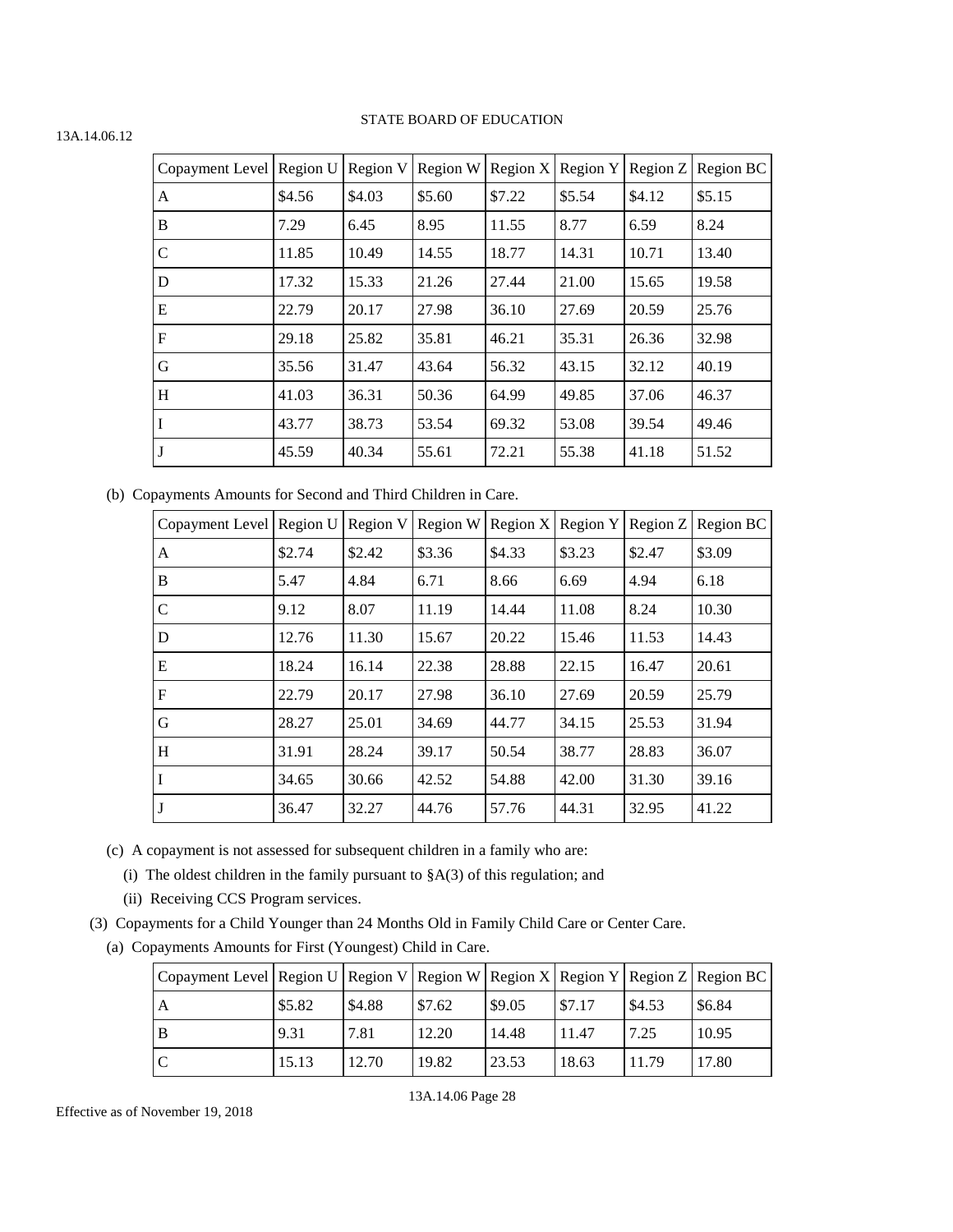# 13A.14.06.12

| Copayment Level   Region U   Region V   Region W |       |       |       |       |       |       | Region X   Region Y   Region Z   Region BC |
|--------------------------------------------------|-------|-------|-------|-------|-------|-------|--------------------------------------------|
| D                                                | 22.12 | 18.56 | 28.97 | 34.39 | 27.23 | 17.23 | 26.01                                      |
| E                                                | 29.10 | 24.42 | 38.12 | 45.25 | 35.83 | 22.67 | 33.69                                      |
| $\mathbf{F}$                                     | 37.25 | 31.25 | 48.79 | 57.92 | 45.86 | 29.01 | 42.46                                      |
| G                                                | 45.40 | 38.09 | 59.46 | 70.59 | 55.89 | 35.36 | 51.46                                      |
| IН                                               | 52.38 | 43.95 | 68.61 | 81.45 | 64.49 | 40.80 | 59.08                                      |
| l I                                              | 55.87 | 46.88 | 73.18 | 86.88 | 68.79 | 43.52 | 62.77                                      |
| IJ                                               | 58.20 | 48.83 | 76.23 | 90.46 | 71.66 | 45.34 | 65.31                                      |

(b) Copayments Amounts for Second and Third Children in Care.

| Copayment Level   Region U |        | Region V | Region W |        | Region $X$ Region $Y$ | Region Z | Region BC |
|----------------------------|--------|----------|----------|--------|-----------------------|----------|-----------|
| A                          | \$3.49 | \$2.93   | \$4.57   | \$5.43 | \$4.30                | \$2.72   | \$4.11    |
| B                          | 6.98   | 5.86     | 9.15     | 10.86  | 8.60                  | 5.44     | 8.21      |
| $\mathcal{C}$              | 11.64  | 9.77     | 15.25    | 18.10  | 14.33                 | 9.07     | 13.69     |
| D                          | 16.30  | 13.67    | 21.35    | 25.34  | 20.06                 | 12.69    | 19.17     |
| E                          | 23.28  | 19.53    | 30.49    | 36.20  | 28.66                 | 18.13    | 27.38     |
| F                          | 29.10  | 24.42    | 38.12    | 25.25  | 35.83                 | 22.67    | 33.69     |
| G                          | 36.09  | 30.28    | 47.26    | 56.11  | 44.43                 | 28.11    | 41.31     |
| H                          | 40.74  | 34.18    | 53.36    | 63.35  | 50.16                 | 31.73    | 46.38     |
| I                          | 44.23  | 37.11    | 57.94    | 68.78  | 54.46                 | 34.46    | 50.08     |
| J                          | 46.56  | 39.07    | 60.99    | 72.40  | 57.33                 | 36.27    | 52.62     |

(c) A copayment is not assessed for subsequent children in a family who are:

(i) The oldest children in the family pursuant to  $(A(3))$  of this regulation; and

(ii) Receiving CCS Program services.

C. A family using informal care shall pay a copayment amount which is equal to the amount produced by multiplying the appropriate percentage from the following table by the informal care weekly rate in the jurisdiction where the child resides:

(1) Copayments Amounts for First (Youngest) Child in Care.

|                | Copayment Level   Copayment Percentage |
|----------------|----------------------------------------|
|                | 5%                                     |
| B              | 8%                                     |
| $\overline{C}$ | 13%                                    |
|                | 19%                                    |
| E              | 25%                                    |

<sup>13</sup>A.14.06 Page 29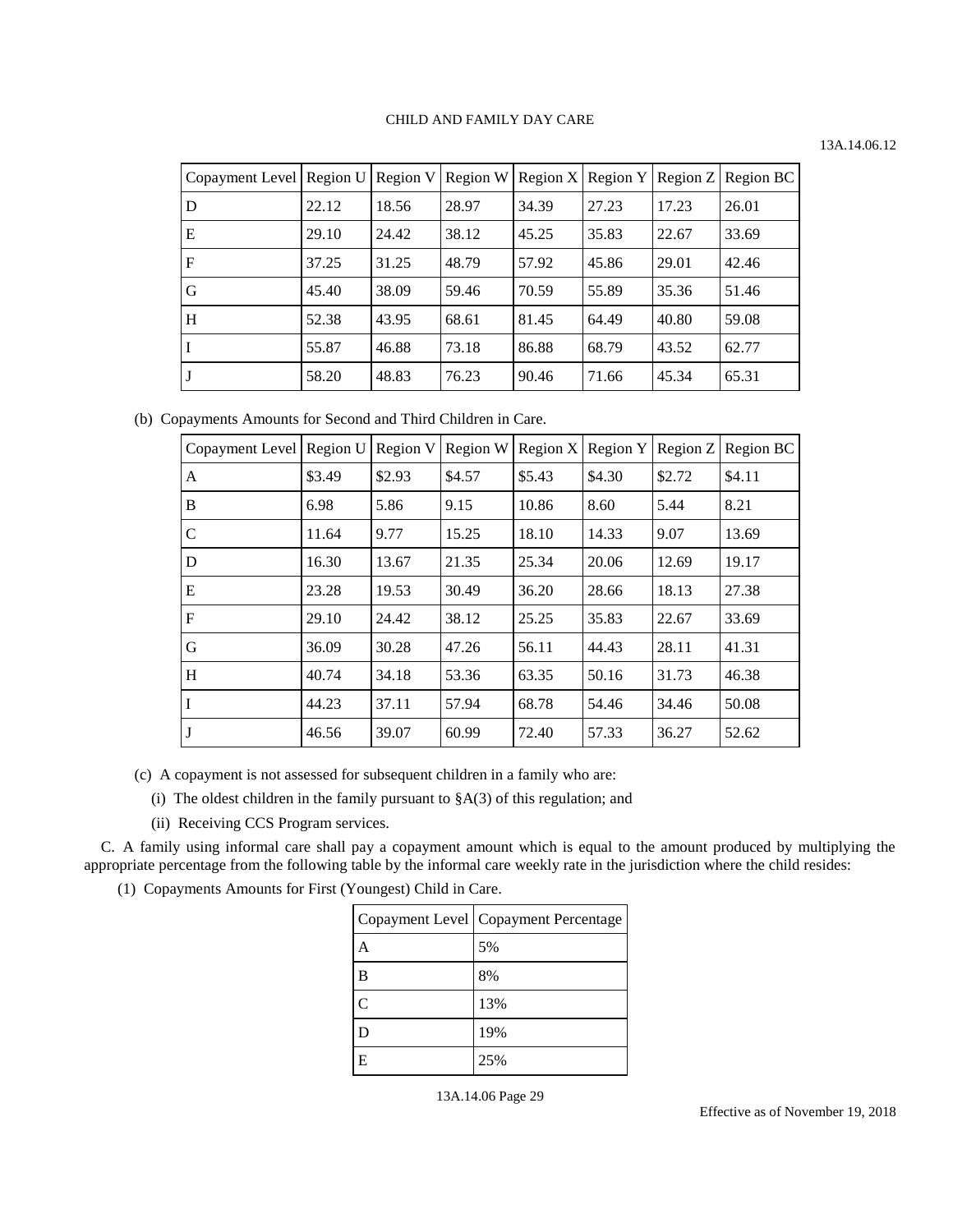|   | Copayment Level   Copayment Percentage |
|---|----------------------------------------|
| F | 32%                                    |
| G | 39%                                    |
| H | 45%                                    |
|   | 48%                                    |
|   | 50%                                    |

## (2) Copayments Amounts for Second and Third Children in Care.

|                | Copayment Level   Copayment Percentage |
|----------------|----------------------------------------|
| A              | 3%                                     |
| B              | 6%                                     |
| $\overline{C}$ | 10%                                    |
| D              | 14%                                    |
| E              | 20%                                    |
| F              | 25%                                    |
| G              | 31%                                    |
| H              | 35%                                    |
| Ī              | 38%                                    |
| I              | 40%                                    |

(3) A copayment is not assessed for subsequent children in a family who are:

(a) The oldest children in the family pursuant to  $(A(3))$  of this regulation; and

(b) Receiving CCS Program services.

D. Determination of Weekly Copayments.

(1) In Regulation .03H of this chapter, the contractor shall find the family size and income to identify the corresponding copayment level letter, and:

(a) Refer to the weekly copayment tables for regulated care listed under §B of this regulation to locate the appropriate regional weekly copayment for the:

(i) Youngest child in the family in care; and

(ii) Second and third oldest children in the family in care; and

(b) Determine the weekly copayment for informal child care by multiplying the appropriate regional weekly copayment percentage by the appropriate weekly informal rate, which may not exceed the rates listed in §C of this regulation by the appropriate weekly informal rate, which may not exceed the rates listed in Regulation .11D of this chapter.

(2) For any family size greater than ten, the weekly copayment is the same as for a family of ten.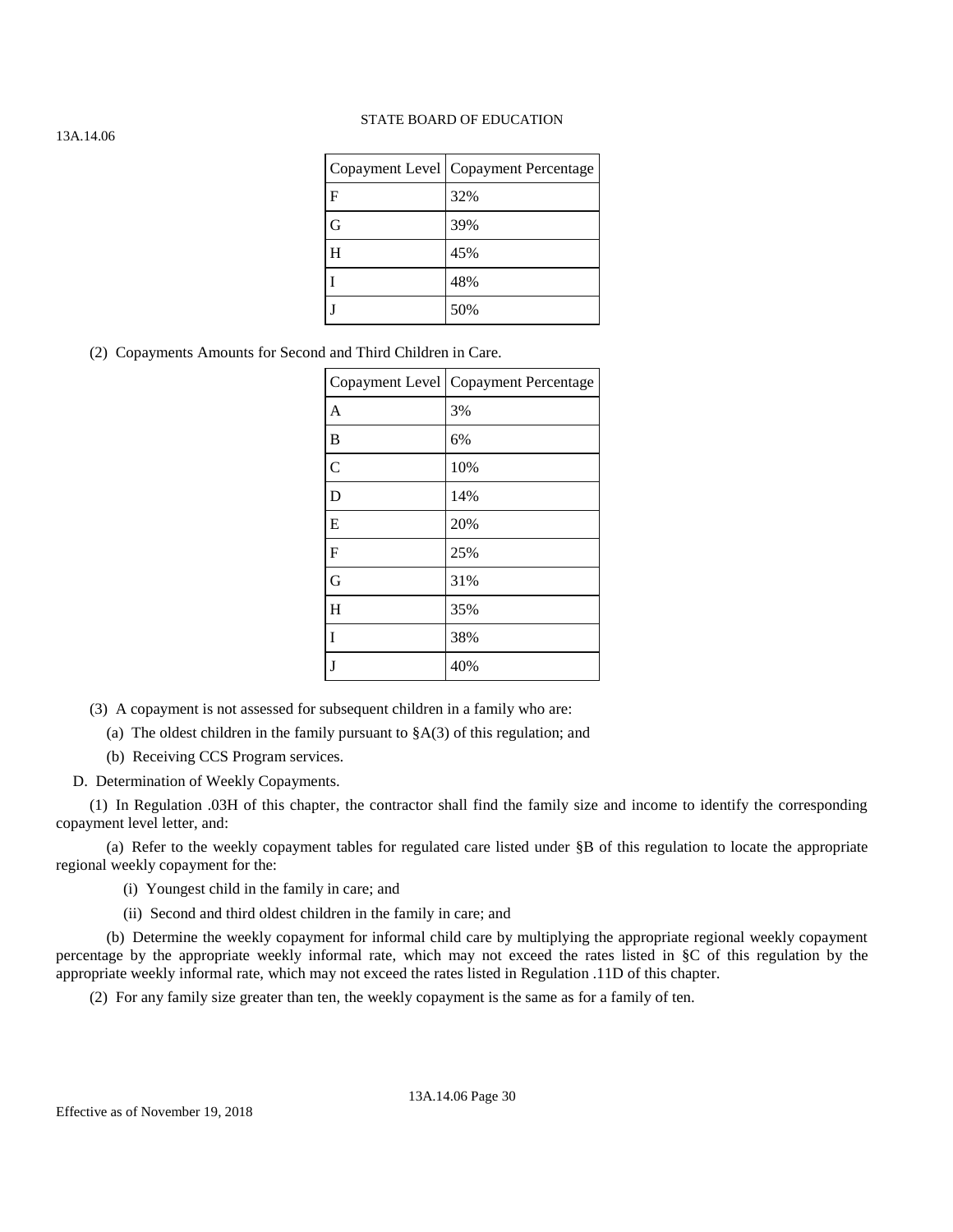### **.13 Confidentiality.**

A. Except under certain circumstances established by law, information provided by a family in applying for a federal, State, or local jurisdiction assistance program is protected from disclosure under the:

(1) Food Stamp Act of 1977, as amended; and

(2) Human Services Article, §1-202, Annotated Code of Maryland.

B. A family has the right to review its case file after providing a written request to the CCS Branch.

C. Information obtained from families applying for assistance may be released, without written consent, to an individual directly connected with the administration or enforcement of the CCS Program.

D. Except when a release of information is completed by the family and is on file in the customer's record, a contractor may not share family information with a provider.

E. A victim of domestic violence whose address is protected under Maryland law or policy may use substitute address information to apply for services.

### **.14 Intentional Program Violations.**

A. Notice of intentional program violation disqualification penalties shall be posted in clear and prominent lettering on the:

(1) CCS Program application form used by a customer to apply for child care subsidy; and

(2) Terms of agreement completed by a provider when a child is enrolled for CCS Program services.

B. If the contractor receives information that a customer or a provider may have committed an intentional program violation, the contractor may:

(1) Refer the information to the Division's fraud investigator, who shall:

(a) Conduct an investigation of the suspected intentional program violators;

- (b) Prepare a report on the completed investigation showing the methods used to obtain information;
- (c) Make the report available to the Division; or

(d) Refer the customer or the provider to the local State's Attorney if the alleged facts in the case meet the guidelines established by the State's Attorney for prosecution;

(2) Allow a customer or a provider to waive the customer's or the provider's right to an administrative disqualification hearing; or

(3) Refer the customer or the provider, as applicable, to the Office of Administrative Hearings (OAH) for an administrative disqualification hearing.

C. Supervisory Review. Before providing advanced written notification that a customer or a provider may waive the customer's or provider's right to an administrative disqualification hearing, the contractor shall ensure that a supervisor:

(1) Reviews the evidence against the customer or the provider; and

(2) Determines whether the evidence warrants scheduling of a disqualification hearing.

D. Waiver Hearing. When the contractor decides to allow a customer or a provider to waive the customer's or the provider's right to an administrative disqualification hearing, the contractor shall notify the customer or the provider in writing. The notice shall include:

(1) A summary of the charge against the customer or the provider and the evidence to support it;

(2) Information regarding the administrative disqualification hearing including:

(a) A statement that the customer or the provider may waive the right to an administrative disqualification hearing;

(b) The date the contractor will refer the case to the OAH for a hearing if the contractor has not received the signed waiver, which is not later than 20 calendar days after the mailing of the notice;

(c) The requirement that the customer or the provider shall sign the waiver;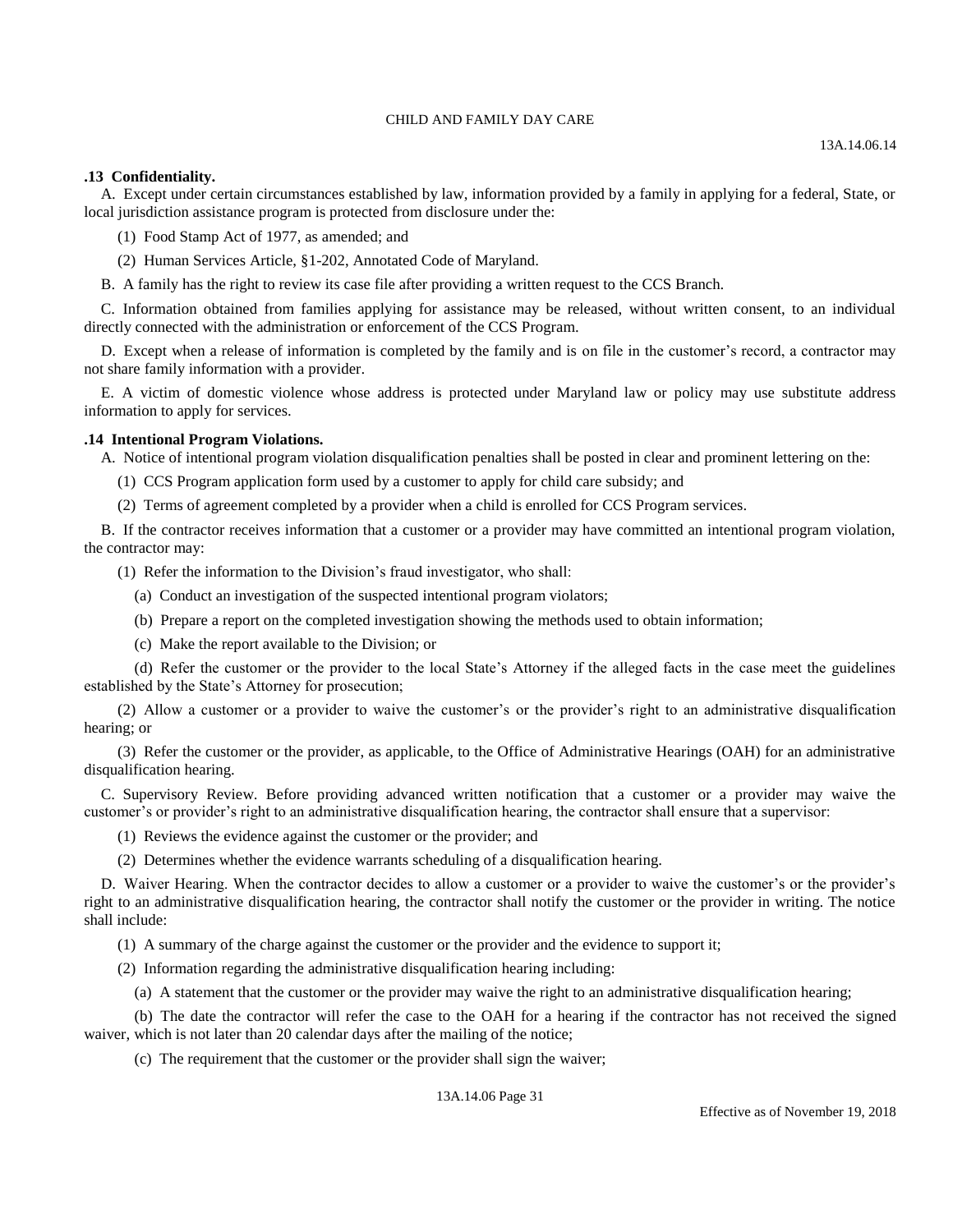#### 13A.14.06.14

(d) A statement that the customer or the provider has the right to remain silent and that anything the individual says or signs concerning the charge may be used in future administrative or judicial proceedings; and

(e) A statement that signing the waiver will result in disqualification and reduce or terminate services for the customer or the provider;

(3) An opportunity for the customer or the provider to admit to the facts presented by the CCS Branch;

(4) A statement that the disqualified customer or provider is responsible for repayment of any overpayment received;

(5) A statement that a hearing does not preclude the State or federal government from prosecuting the customer or the provider for the intentional program violation in a civil or criminal court; and

(6) The name and telephone number of the person to contact for additional information.

E. If the local State's Attorney decides that a case does not warrant prosecution, the contractor shall refer the case to the OAH for an administrative disqualification hearing.

F. If the local State's Attorney does not act on a referred case within 30 calendar days, the referral shall be withdrawn and the case shall be referred to the OAH for an administrative disqualification hearing.

G. The contractor may not initiate an administrative disqualification hearing:

(1) Against a customer or a provider whose case is being referred by the State's Attorney for prosecution; or

(2) After the State's Attorney or a court of appropriate jurisdiction has taken any action against the customer or the provider in a case arising out of the same or related circumstance.

H. Imposition of Disqualification Penalties. If the contractor receives a signed waiver of the right to an administrative disqualification hearing, the contractor shall apply the disqualification penalty at the beginning of the next service period.

I. If the contractor does not receive a signed waiver of the right to an administrative disqualification hearing within 20 calendar days of providing advance notification in accordance with §D of this regulation, the contractor shall refer the individual to the OAH for a hearing in accordance with COMAR 13A.14.06.15.

J. The referral shall include:

(1) Identifying case information;

(2) A summary of the alleged intentional program violation;

(3) Copies of the contractor's supporting documentation; and

(4) Documentation that the customer or the provider has been:

(a) Previously disqualified for an intentional program violation; or

(b) Convicted by a court of fraud involving the CCS Program.

K. A pending disqualification hearing does not affect the customer's or the provider's right to be certified and participate in the program.

L. The contractor shall terminate or reduce the services if:

(1) The customer or the provider returns the signed waiver to the contractor;

(2) The customer or the provider fails to request a hearing and continuation of benefits after notice of termination or reduction;

(3) The decision of the contractor is upheld upon disposition of an intentional program violation hearing; and

(4) The State's Attorney Office's final disposition of a referred proceeding is received.

M. A customer or a provider who has waived the right to an administrative disqualification hearing or was found to have committed an intentional CCS Program violation is ineligible to participate in the CCS Program as follows:

(1) For the first violation, the customer or the provider may not receive any CCS Program payments for 6 months from the date payment was denied or until the customer or provider makes full restitution to the CCS Program, whichever is earlier;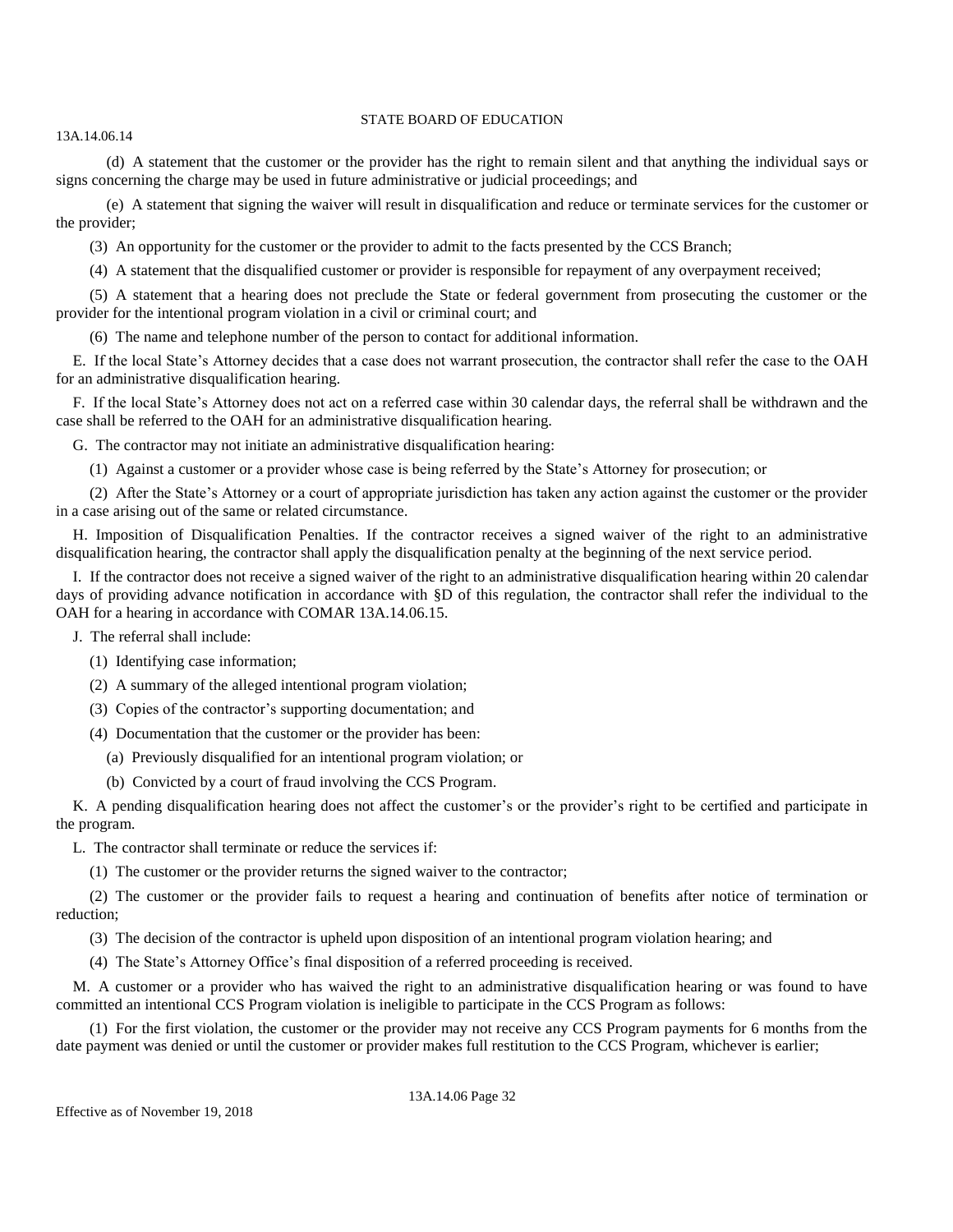13A.14.06.15

(2) For the second violation, the customer or the provider may not receive any CCS Program payments for 12 months from the date the payment was denied or until the customer or the provider makes full restitution to the CCS Program, whichever is earlier;

(3) For the third violation, the customer or the provider shall be permanently barred from receiving CCS Program payments and shall pay restitution to the CCS Program; and

(4) For a determination of an intentional program violation based on a customer's or a provider's conviction in a federal or state court on charges that the person misrepresented the location of his or her residence in order to obtain services from two or more states, the customer or the provider is not eligible to receive CCS Program services or payments for 10 years from the finding.

N. The disqualification period begins with the service period after which the customer or the provider is sent written notification of the disqualification:

(1) Upon disposition of an intentional program violation hearing if the decision of the contractor is upheld;

(2) When a waiver is signed; or

(3) Upon final disposition of any proceeding referred to the local State's Attorney Office.

O. Once a disqualification penalty has been imposed under  $M(1)$  or (2) of this regulation, the period of disqualification continues uninterrupted until the earlier of:

(1) Full repayment of the benefit; or

(2) Completion of the time period.

P. Before imposing the sanction, the CCS Branch shall provide written notice to the customer or the provider of the:

(1) Effective disqualification date;

(2) Reason for imposing the sanction;

(3) Payment that the applicant, customer, or provider was receiving; and

(4) Date on which the customer may reapply or the provider may begin offering service because the disqualification period has expired.

Q. If a customer or the provider has been disqualified pursuant to this regulation, the contractor shall send the customer or the provider a demand letter for restitution, which shall include:

- (1) The amount owed;
- (2) The reason for the claim;
- (3) The period of time covered by the claim;
- (4) The procedure for paying the claim;

(5) The right to request renegotiation of any repayment schedule if the customer's or the provider's economic circumstances change; and

(6) The requirement to:

- (a) Sign the repayment notice to indicate agreement to make restitution;
- (b) Select the method of payment; and
- (c) Return the repayment notice within 30 calendar days of the date of the notice.

R. The customer or the provider may request a hearing before the OAH if the individual disagrees with the amount of the overpayment or the method of repayment.

### **.15 Hearings and Appeals.**

A. Appeal by Customer. A customer may request a hearing if the contractor:

(1) Denies, suspends, reduces, or terminates assistance;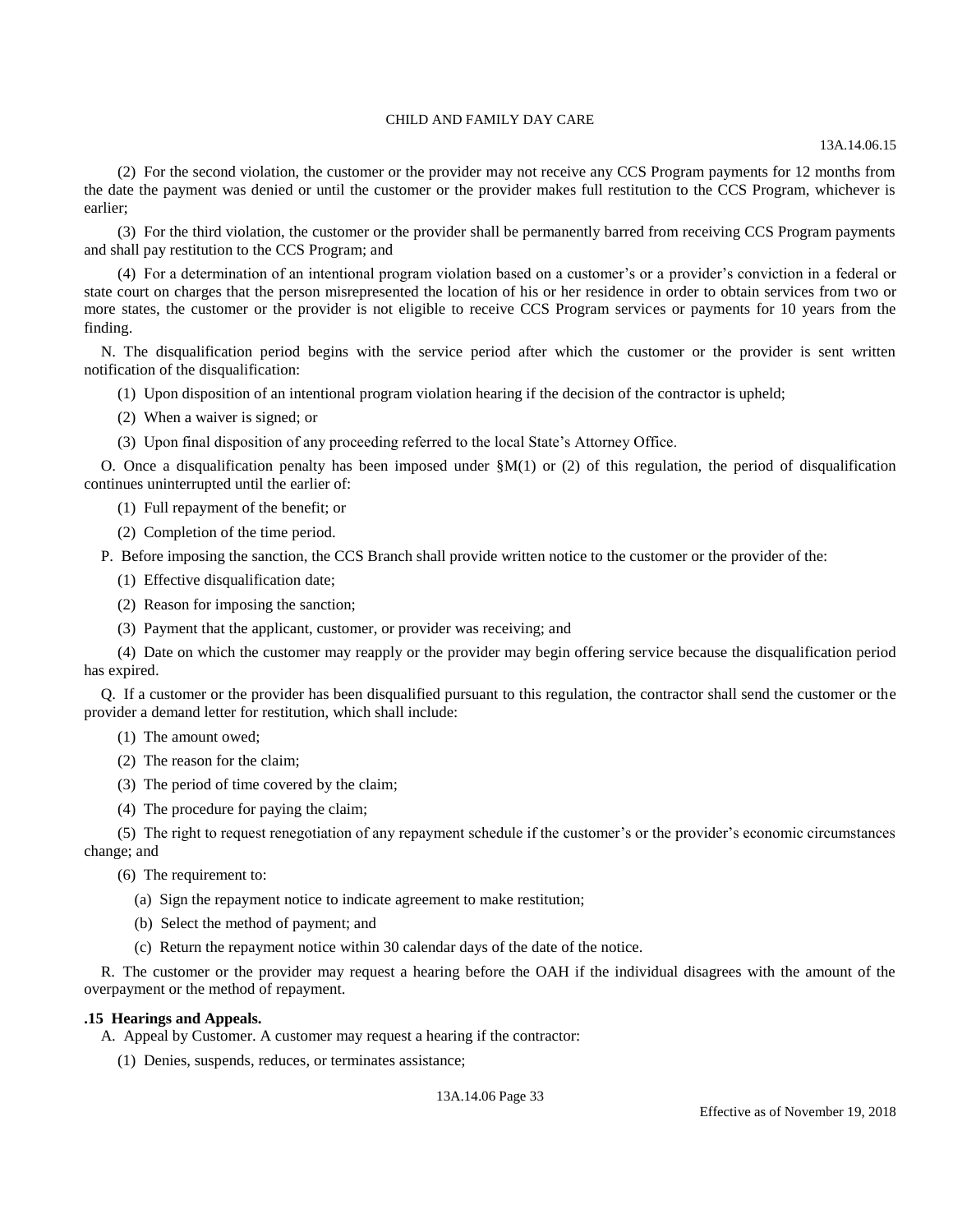- 13A.14.06.15
	- (2) Fails to act with reasonable promptness on an application for, or a request for adjustment of assistance; or
	- (3) Imposes sanctions on a recipient; or
	- (4) Recovers an overpayment in assistance.
	- B. Notice.
		- (1) The contractor shall send written notice of any adverse action in writing:
			- (a) To the customer; and

(b) To a provider who is denied payment for committing an intentional program violation pursuant to Regulation .14M of this chapter.

- (2) Notice of any adverse action shall include the:
	- (a) Decision;
	- (b) Basis for the decision;
	- (c) Specific regulation supporting the decision;
	- (d) Right to request an appeal;
	- (e) Method by which an appeal may be requested;
	- (f) Right to be represented in an appeal by a lawyer, relative, friend, or other individual; and
	- (g) Availability of any free legal services.
- (3) The customer or provider may appeal within 90 calendar days of the date of the notice of adverse action.
- (4) An appeal request:
	- (a) Is made by filing a completed MSDE appeal request form with the contractor;
	- (b) May be received by any employee of the contractor whose assignment requires contact with the public; and
	- (c) Shall be submitted immediately by the contractor to the designated hearing coordinator.
- (5) The filing date of the appeal request is the date the contractor received the completed MSDE appeal request form.

(6) Contractor Assistance in the Appeal Request. The contractor shall assist the appellant in completing an appropriate appeal request form to ensure that it contains all the information required to process the request and, if necessary, shall provide an interpreter.

- C. Processing of Appeal Requests.
	- (1) Within 5 business days of the filing date of an appeal request, the contractor shall:
		- (a) Forward the following information to OAH:
			- (i) Date of the request;
			- (ii) Name and address of the appellant;
			- (iii) Name and address of the local department representative;
			- (iv) Action being appealed;
			- (v) Date of the action being appealed; and
			- (vi) Date notice of the action was mailed to the appellant; and
		- (b) Acknowledge to the appellant receipt of the appeal request.

(2) Conference.

- (a) When the contractor receives an appeal request, the contractor shall promptly offer the appellant a conference.
- (b) A contractor supervisor shall attend the conference.
- (c) The case manager responsible for the action may also attend.

(d) Although a conference may lead to an informal resolution of the dispute, a hearing shall be held unless the appellant withdraws the appeal request in writing.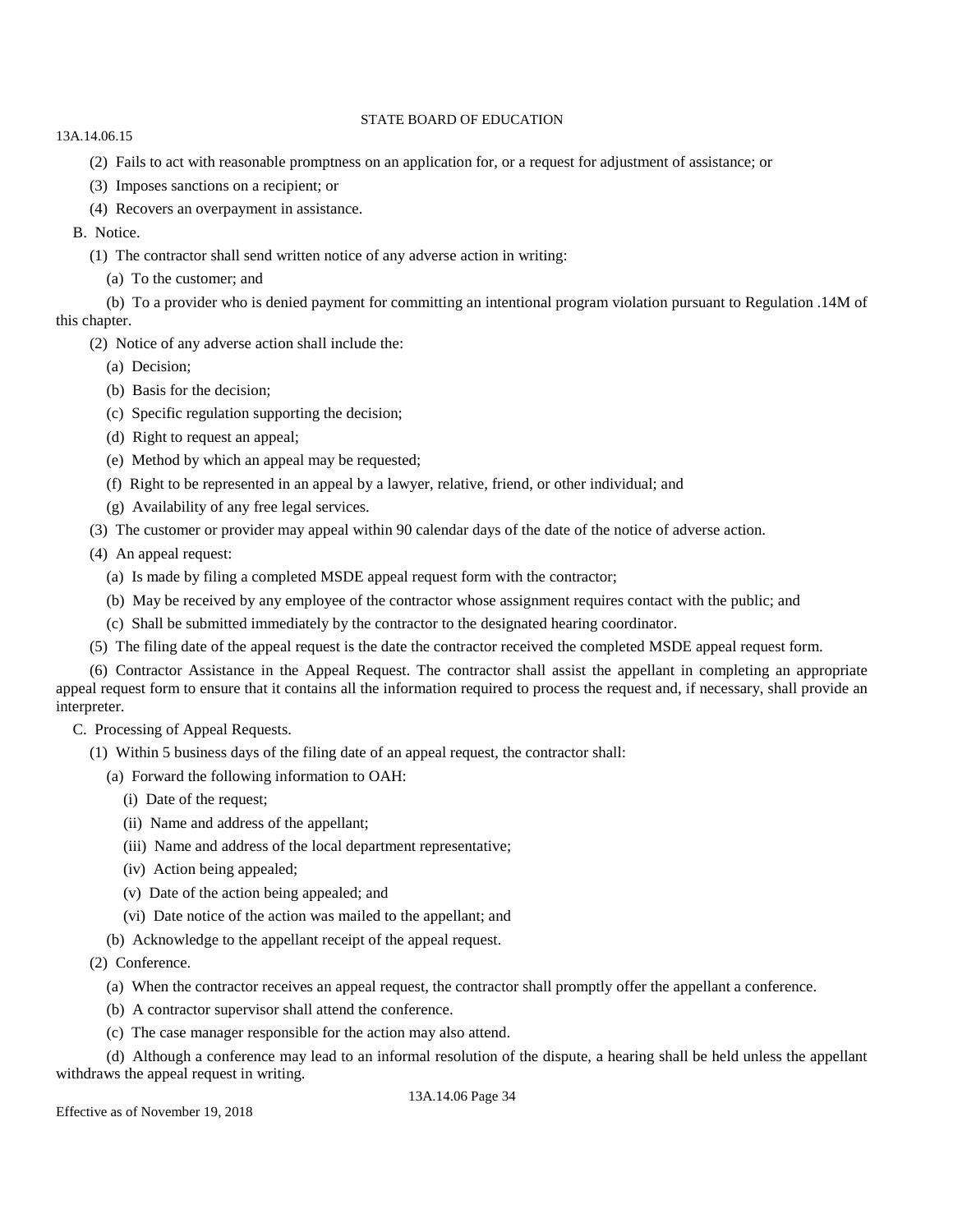D. Continuation of Assistance Pending Appeal.

(1) Assistance shall be automatically continued or reinstated if the filing date of the appeal request is within 10 calendar days of the intended action.

(2) Assistance may not be continued or reinstated pending appeal if:

(a) An appellant specifically requests that assistance not be continued or reinstated pending appeal;

(b) The eligibility or certification period for the assistance has expired;

(c) Assistance has been reduced or terminated due to a change in federal or State law or regulation and the appeal does not appear to concern misapplication of the change;

(d) Continuation or reinstatement of the service at issue would threaten the health or safety of other individuals; or

(e) The service is terminated because of nonpayment by the family of the copayment stated on the voucher that was assigned by the contractor.

(3) An appeal request form shall contain:

(a) An opportunity for the appellant to request that assistance not be continued or reinstated pending appeal; and

(b) A statement that the appellant is responsible for repaying any assistance paid during the appeal process if the contractor's position is upheld.

E. Denial or Dismissal of Request for Appeal. OAH may deny or dismiss an appeal if:

(1) The appeal request is not complete;

(2) The appellant withdraws the request in writing;

(3) The appellant fails to appear at the scheduled hearing;

(4) Assistance has been reduced or terminated due to a change in federal or State law or regulation and the appeal does not concern misapplication of the change; or

(5) The appellant has failed to pay any filing fees required by OAH.

F. Scheduling and Notice.

(1) Except as provided in §§B and D of this regulation, upon receiving an appeal request, OAH shall:

(a) Promptly schedule a hearing; and

(b) Send the parties a hearing notice at least 15 calendar days before the scheduled hearing.

(2) Intentional Program Violation Hearing. When the contractor makes a referral to OAH concerning an intentional program violation, OAH shall:

(a) Promptly schedule a hearing; and

(b) Send the parties a hearing notice at least 30 calendar days before the scheduled hearing.

(3) Hearing Notice. The hearing notice shall:

(a) Summarize the hearing procedures;

(b) Advise the appellant of:

(i) The date, time, and place of the hearing;

(ii) The right to be represented at the hearing by a lawyer, relative, friend, or other individual;

(iii) The availability of any free legal services;

(iv) The right to present documents and witnesses, including contractor employees, at the hearing;

(v) The right to examine the case record in preparation for the hearing;

(vi) The procedure to follow if the appellant cannot attend the hearing; and

13A.14.06 Page 35

Effective as of November 19, 2018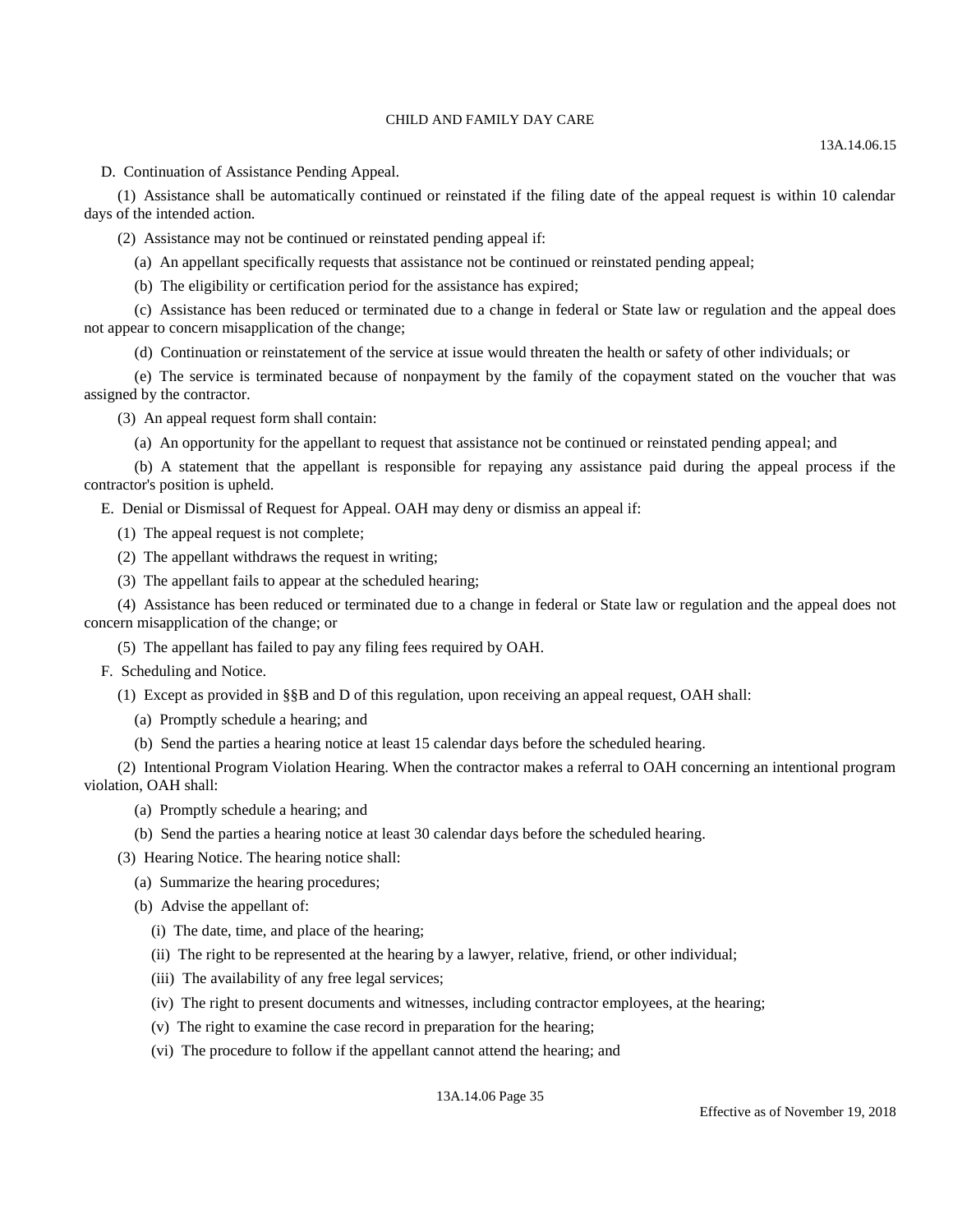(vii) Except in an appeal concerning an intentional program violation, the authority of an administrative law judge to dismiss the appeal if the appellant fails, without good cause, to attend the hearing; and

(c) In an appeal concerning an intentional program violation, include:

(i) The charge;

13A.14.06.15

(ii) A warning that the decision shall be based solely on information provided at the hearing if the appellant fails to appear at the hearing;

(iii) A statement that, to have a hearing rescheduled, the appellant has 10 calendar days from the date of the hearing to present to the administrative law judge good cause for not appearing and for not asking for a postponement before the hearing;

(iv) A description of the disqualification penalties and a statement of the applicable penalty;

(v) A statement of the appellant's rights during the hearing; and

(vi) A warning that the hearing does not preclude the State or federal government from prosecuting the appellant or pursuing collection of the overpayment.

G. Prehearing Procedures.

(1) Rescheduling.

(a) A party may request a change in a hearing time, date, or location by:

(i) Submitting a written request, with copies served on all parties, to the OAH clerk's office at least 5 business days before a scheduled hearing; or

(ii) In the case of an unforeseen event requiring postponement and occurring less than 5 business days before a scheduled hearing, calling the OAH clerk's office as soon as possible.

(b) If OAH finds that good cause exists, OAH shall set another time or place for the hearing and notify the parties of the change.

(c) In an appeal concerning an intentional program violation, the appellant is entitled to one postponement of the scheduled hearing of up to 30 calendar days without the need to demonstrate good cause.

(d) Any time limits applicable to the issuance of a final administrative decision are extended by the length of the delay caused by a postponement:

(i) Requested by the appellant; or

(ii) Granted by the administrative law judge due to the appellant's introduction of new evidence.

(2) Summaries. The contractor shall:

(a) Prepare a summary of the facts pertinent to the case and of the basis for its action; and

(b) Send the summary and copies of all documents that it intends to present at the hearing to the appellant and to OAH at least 6 calendar days before the date of the hearing.

### H. Administrative Law Judge's Decision.

(1) The administrative law judge shall render a final decision.

(2) The decision shall contain:

(a) Separate statements of findings of fact and conclusions of law;

(b) Citation to pertinent State and federal law; and

(c) An order.

I. Final Decision.

- (1) Within 90 calendar days of the filing of the appeal request:
	- (a) The administrative law judge shall issue a final decision to all parties; and

(b) The contractor shall complete all administrative or corrective action necessary to implement the decision.

13A.14.06 Page 36

Effective as of November 19, 2018